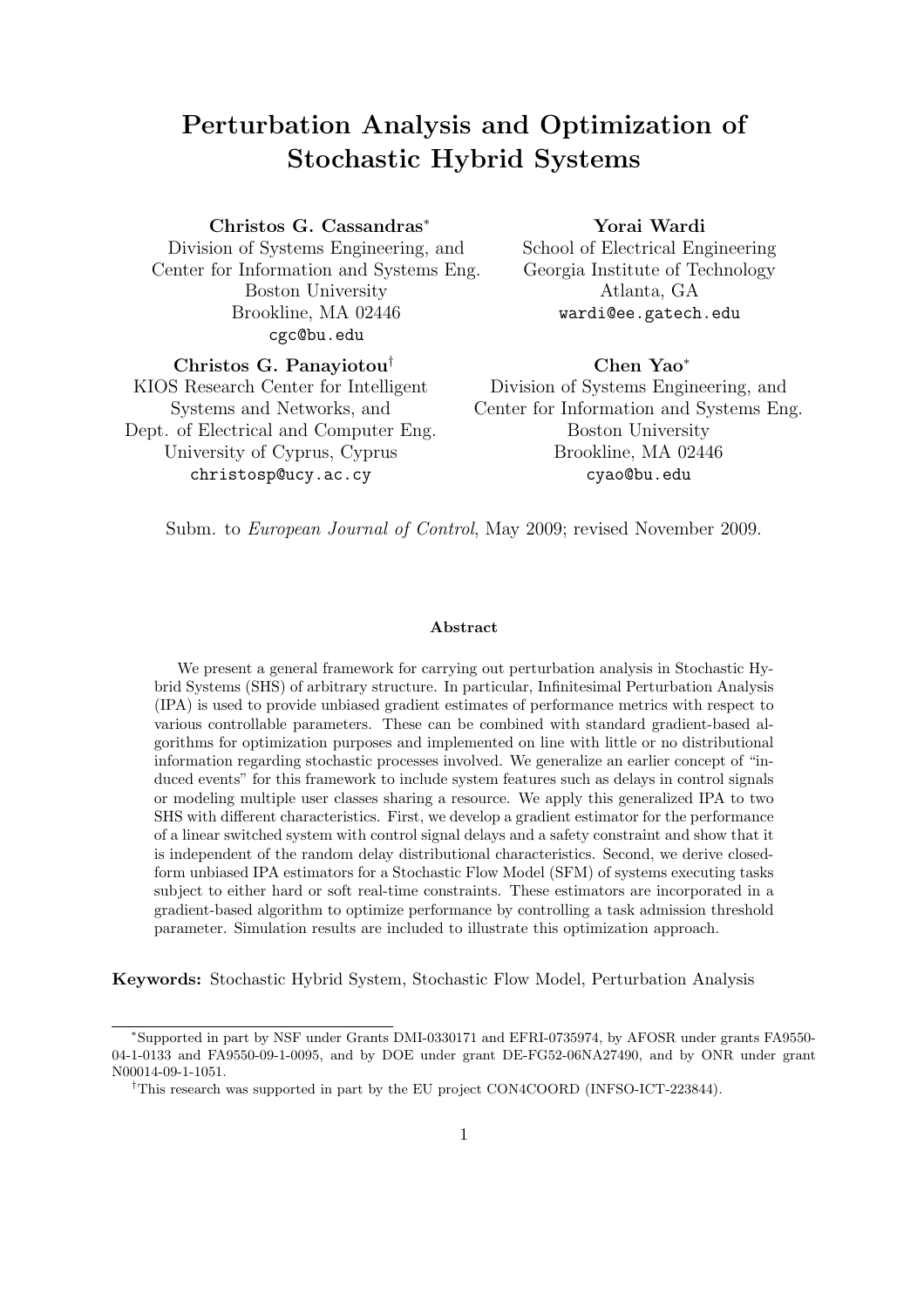### 1 Introduction

The study of hybrid systems is based on a combination of modeling frameworks originating in both time-driven and event-driven dynamic systems and resulting in hybrid automata. In a hybrid automaton, discrete events (either controlled or uncontrolled) cause transitions from one discrete state (or "mode") to another. While operating at a particular mode, the system's behavior is described by differential equations. In a stochastic setting, such frameworks are augmented with models for random processes that affect either the time-driven dynamics or the events causing discrete state transitions or both. A general-purpose stochastic hybrid automaton model may be found in [5] along with various classes of *Stochastic Hybrid Systems* (SHS) which exhibit different properties or suit different types of applications. The motivation for SHS models sometimes comes from time-driven systems whose behavior changes as a result of switching events and sometimes from the perspective of a Discrete Event System (DES) where the time between events may depend on one or more time-driven components. In some cases, DES become prohibitively complex and one resorts to SHS models through which the system dynamics are abstracted to an appropriate level that retains essential features enabling effective and accurate control and optimization.

The performance of a SHS is generally hard to estimate because of the absence of closed-form expressions capturing the dependence of interesting performance metrics on design or control parameters. Consequently, we lack the ability to systematically adjust such parameters for the purpose of improving - let alone optimizing - performance. In the domain of DES, it was discovered in the early 1980s that event-driven dynamics give rise to state trajectories (sample paths) from which one can very efficiently and nonintrusively extract sensitivities of various performance metrics with respect to at least certain types of design or control parameters. This has led to the development of a theory for perturbation analysis in DES  $[4]$ ,  $[12]$ ,  $[9]$ , the most successful branch of which is Infinitesimal Perturbation Analysis (IPA) due to its simplicity and ease of implementation. Using IPA, one obtains unbiased gradient estimates of performance metrics that can be incorporated into standard gradient-based algorithms for optimization purposes. However, IPA estimates become biased (hence unreliable for control purposes) when dealing with various aspects of DES that cause significant discontinuities in sample functions of interest. Such discontinuities normally arise when a parameter perturbation causes the order in which events occur to be affected and this event order change may violate a basic "commuting condition" [9]. When this happens, one must resort to significantly more complicated methods for deriving unbiased gradient estimates [4].

In recent years, it was shown that IPA can also be applied to at least some classes of SHS and yield simple unbiased gradient estimators that can be used for optimization purposes. In particular, Stochastic Flow Models (SFMs), as introduced in [6], are a class of SHS where the time-driven component captures general-purpose flow dynamics and the event-driven component describes switches, controlled or uncontrolled, that alter the flow dynamics. Flow or fluid models are an example of an abstraction process applied to a large class of DES and especially useful in analyzing communication networks with large traffic volumes. Introduced in [1], fluid models have been shown to be very useful in simulating various kinds of high speed networks [16], manufacturing systems [7] and, more generally, settings where users compete over different sharable resources. It should be stressed that fluid models may not always provide accurate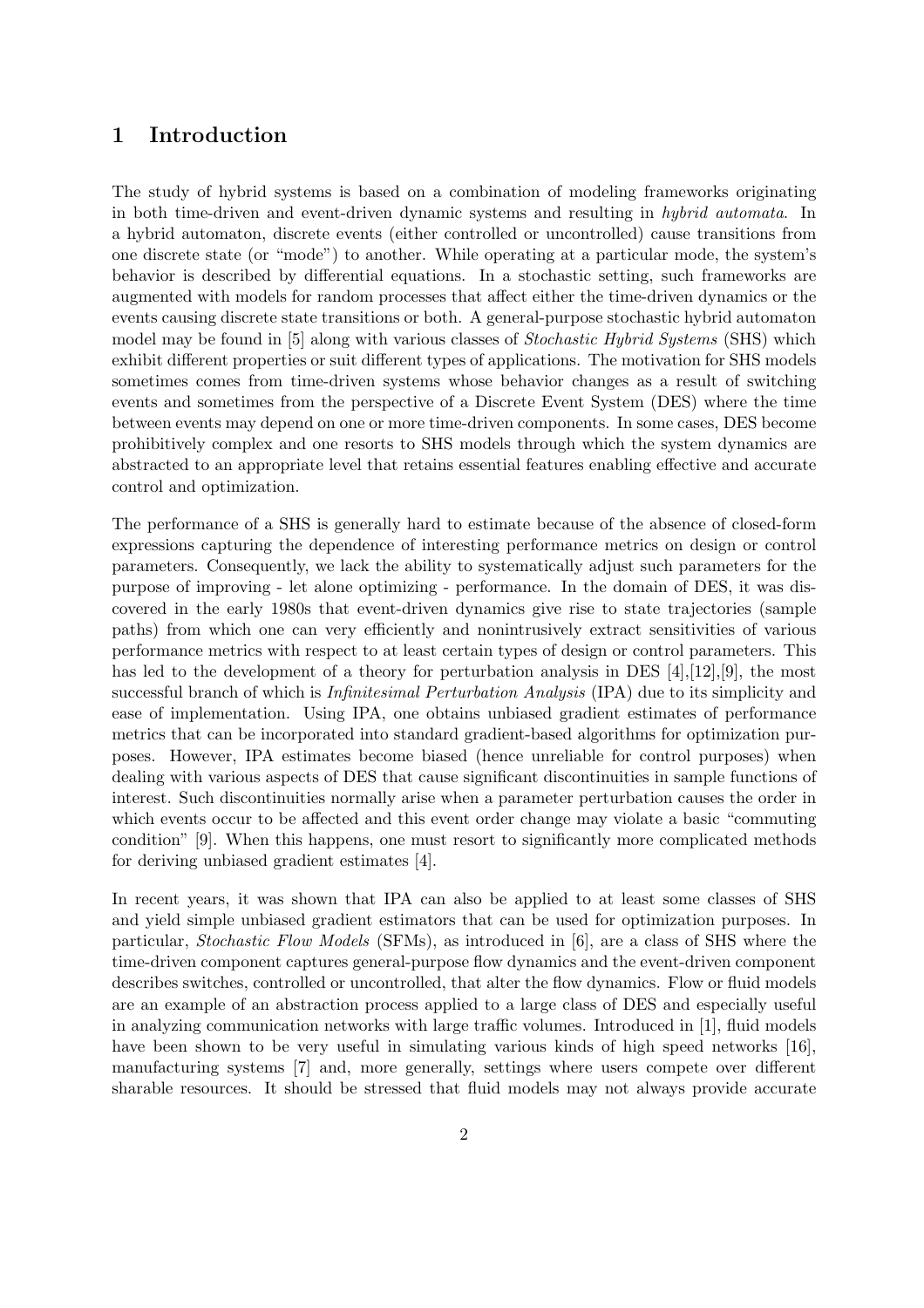representations for the purpose of analyzing the performance of the underlying DES. What we are interested in, however, is control and optimization, in which case the value of a fluid model lies in capturing only those system features needed to design an effective controller that can potentially optimize performance without any attempt at estimating the corresponding optimal performance value with accuracy. While in most traditional fluid models the flow rates involved are treated as fixed parameters, a SFM has the extra feature of treating flow rates as *stochastic processes*. With virtually no limitations imposed on the properties of such processes, the use of IPA has been shown to provide simple gradient estimators for stochastic resource contention systems that include blocking phenomena and a variety of feedback control mechanisms [27],[28],[23],[22],[29],[10],[11].

Thus far, the use of IPA has been limited to the class of SFMs and normally exploits the special structure of specific systems investigated. Recently, a unified framework was introduced in [23], which provides the basis for a general theory of perturbation analysis for SHS. In this framework, the types of events causing discrete state transitions are classified as exogenous or endogenous. This, however, excludes interesting system features such as delays in control signals or modeling multiple user classes sharing a resource. The inclusion of such features requires a new class of "induced events" which can result in a (potentially infinite) event chain, a new phenomenon in the study of perturbation analysis. In [24], induced events were added to the original framework, albeit under some restrictive conditions. In this paper, we extend the framework in [24] to allow induced events of arbitrary generality, augmenting the continuous state with appropriate "timer" variables. Furthermore, the framework we present is placed in the more general context of stochastic hybrid automata with arbitrary structure.

In Section 2, we present the general framework for IPA in the setting of stochastic hybrid automata. We then apply IPA to two SHS. The first (Section 3), primarily used to illustrate the theory, is a linear switched system with a control signal issued at a specific system mode signaling a change in dynamics. The interesting feature is a random delay incurred before this control signal can take effect. The performance of the system is defined to represent a highly simplified tracking problem with a safety constraint and we derive an IPA estimator for an appropriate cost function. We will show that this estimator is in fact independent of the random delay distributional characteristics. The second SHS (Section 4) falls in the class of SFMs and addresses a crucial problem in time-critical systems. We consider a setting where tasks are executed subject to real-time constraints, i.e., tasks must not exceed a given "deadline" or must minimize the amount of time by which they exceed it. We derive IPA estimators in closed form for both types of objectives and also incorporate them into a gradient-based optimization algorithm to demonstrate their use.

# 2 A General Framework for Perturbation Analysis of Stochastic Hybrid Systems

We consider a Stochastic Hybrid System (SHS) and adopt a standard hybrid automaton formalism to model its operation [5]. Thus, let  $q \in Q$  (a countable set) denote the discrete state (or mode) and  $x \in X \subseteq \mathbb{R}^n$  denote the continuous state. Let  $v \in \Upsilon$  (a countable set) denote a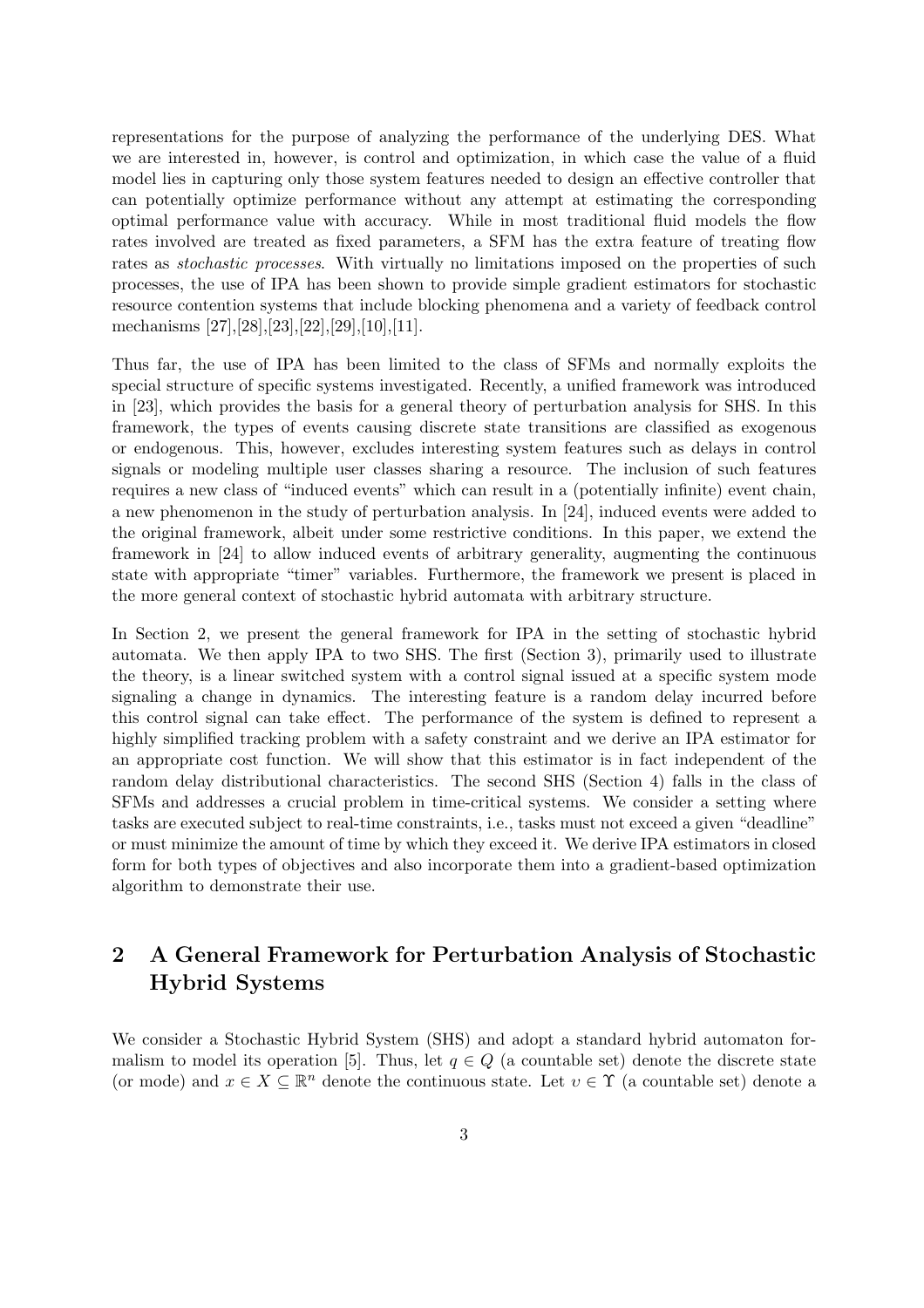discrete control input and  $u \in U \subseteq \mathbb{R}^m$  a continuous control input. Similarly, let  $\delta \in \Delta$  (a countable set) denote a discrete disturbance input and  $d \in D \subseteq \mathbb{R}^p$  a continuous disturbance input. The state evolution is determined by means of (i) a vector field  $f: Q \times X \times U \times D \to X$ , (ii) an invariant (or domain) set  $Inv: Q \times \Upsilon \times \Delta \to 2^X$ , (iii) a guard set  $Guard: Q \times Q \times \Upsilon \times \Delta \to 2^X$ , and (iv) a reset function  $r: Q \times Q \times X \times \Upsilon \times \Delta \rightarrow X$ .

A sample path of such a system consists of a sequence of intervals of continuous evolution followed by a discrete transition. The system remains at a discrete state  $q$  as long as the continuous (time-driven) state x does not leave the set  $Inv(q, v, \delta)$ . If x reaches a set  $Guard(q, q', v, \delta)$ for some  $q' \in Q$ , a discrete transition can take place. If this transition does take place, the state instantaneously resets to  $(q', x')$  where x' is determined by the reset map  $r(q, q', x, v, \delta)$ . Changes in v and  $\delta$  are discrete events that either *enable* a transition from q to q' by making sure  $x \in Guard(q, q', v, \delta)$  or force a transition out of q by making sure  $x \notin Inv(q, v, \delta)$ . We will also use  $\mathcal E$  to denote the set of all events that cause discrete state transitions and will classify events in a manner that suits the purposes of perturbation analysis.

In what follows, we describe the general framework for IPA presented in [24], casting it in the setting of stochastic hybrid automata, and enhance it by generalizing the definition of induced events used in [24]. Let  $\theta \in \mathbb{R}^l$  be a global variable, henceforth called the *control parameter*, and suppose that  $\theta \in \Theta$  for a given compact, convex set  $\Theta \subset \mathbb{R}^l$ . This may represent a system design parameter, a parameter of an input process, or a parameter that characterizes a policy used in controlling this system. The disturbance input  $d \in D$  encompasses various random processes that affect the evolution of the state  $(q, x)$ . We will assume that all such processes are defined over a common probability space,  $(\Omega, \mathcal{F}, P)$ . Let us fix a particular value of the parameter  $\theta \in \Theta$ and study a resulting sample path of the SHS. Over such a sample path, let  $\tau_k(\theta)$ ,  $k = 1, 2, \ldots$ , denote the occurrence times of the discrete events in increasing order, and define  $\tau_0(\theta) = 0$ for convenience. We will use the notation  $\tau_k$  instead of  $\tau_k(\theta)$  when no confusion arises. The continuous state is also generally a function of  $\theta$ , as well as of t, and is thus denoted by  $x(\theta, t)$ . Over an interval  $[\tau_k(\theta), \tau_{k+1}(\theta)]$ , the system is at some mode during which the time-driven state satisfies:

$$
\dot{x} = f_k(x, \theta, t) \tag{1}
$$

where  $\dot{x}$  denotes the time derivative  $\frac{\partial x}{\partial t}$ . Note that we suppress the dependence of  $f_k$  on the inputs  $u \in U$  and  $d \in D$  and stress instead its dependence on the parameter  $\theta$  which may generally affect either  $u$  or  $d$  or both. The purpose of perturbation analysis is to study how changes in  $\theta$  influence the state  $x(\theta, t)$  and the event times  $\tau_k(\theta)$  and, ultimately, how they influence interesting performance metrics which are generally expressed in terms of these variables.

The following assumption guarantees that  $(1)$  has a unique solution w.p.1 for a given initial boundary condition  $x(\theta, \tau_k)$  at time  $\tau_k(\theta)$ :

**Assumption:** W.p.1, there exists a finite non-empty set of points  $t_j \in [\tau_k(\theta), \tau_{k+1}(\theta)], j =$ 1, 2, ..., which are independent of  $\theta$ , such that, the function  $f_k$  is continuously differentiable on  $\mathbb{R}^n \times \Theta \times (\lbrack \tau_k(\theta), \tau_{k+1}(\theta) \rbrack \setminus \{t_1, t_2 \dots\}).$  Moreover, there exists a random variable  $K > 0$  such that  $E[K] < \infty$  and the norm of the first derivative of  $f_k$  on  $\mathbb{R}^n \times \Theta \times (\lceil \tau_k(\theta), \tau_{k+1}(\theta) \rceil \setminus \{t_1, t_2 \dots\})$ is bounded from above by  $K$ .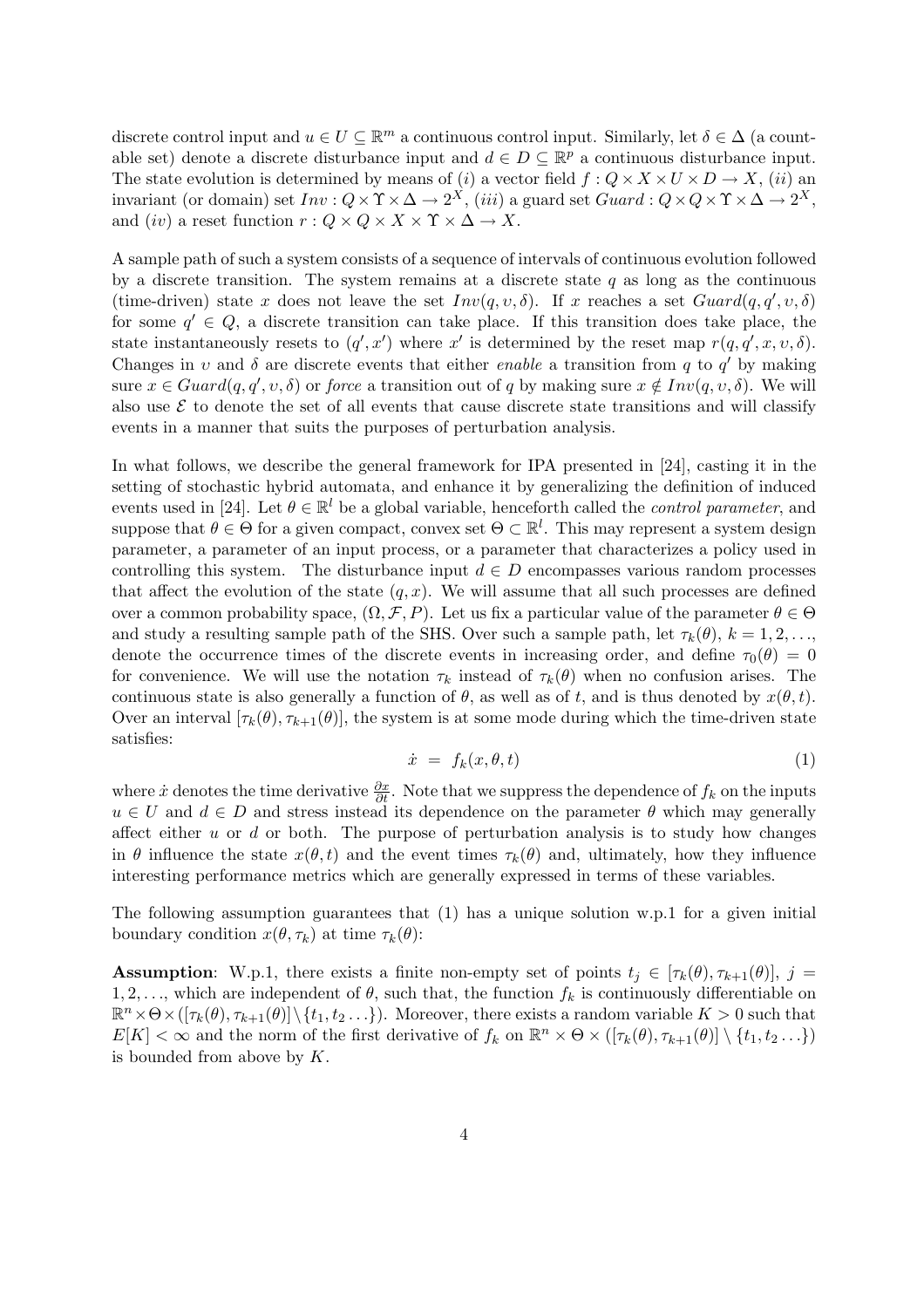An event occurring at time  $\tau_{k+1}(\theta)$  triggers a change in the mode of the system. A change in mode may also result in new dynamics represented by  $f_{k+1}$ , although this may not always be the case; for example, two modes may be distinct because the state  $x(\theta, t)$  enters a new region where the system's performance is measured differently without altering its time-driven dynamics (i.e.,  $f_{k+1} = f_k$ ). The identity of  $f_{k+1}$  depends on the kind of event that occurs at time  $t = \tau_{k+1}(\theta)$ , and the associated event times play an important role in defining the interactions between the time-driven and event-driven dynamics of the system. In particular, the linearized system (defined below in detail) will be shown to depend on the derivatives of the event times with respect to the control parameters, i.e., the terms  $\frac{d\tau_k}{d\theta}$ .

We now classify events that define the set  $\mathcal E$  as follows:

1. Exogenous events. An event is exogenous if it causes a discrete state transition at time  $\tau_k$  independent of the controllable vector  $\theta$  and satisfies  $\frac{d\tau_k}{d\theta} = 0$ . Exogenous events typically correspond to uncontrolled random changes in input processes.

**2. Endogenous events.** An event occurring at time  $\tau_k$  is endogenous if there exists a continuously differentiable function  $g_k : \mathbb{R}^n \times \Theta \to \mathbb{R}$  such that

$$
\tau_k = \min\{t > \tau_{k-1} : g_k(x(\theta, t), \theta) = 0\}
$$
\n(2)

The function  $g_k$  normally corresponds to a guard condition in a hybrid automaton model.

**3.** Induced events. An event at time  $\tau_k$  is *induced* if it is triggered by the occurrence of another event at time  $\tau_m \leq \tau_k$ . The triggering event may be exogenous, endogenous, or itself an induced event. The events that trigger induced events are identified by a subset of the event set,  $\mathcal{E}_I \subset \mathcal{E}$ .

We point out that the event times are generally not continuous in  $\theta$  for all  $\theta \in \Theta$ , since variations in  $\theta$  may alter the sequence of events. However, we shall see that, under mild assumptions, for a given  $\theta \in \Theta$ , the derivatives  $\frac{d\tau_k}{d\theta}$  exist w.p.1.

Consider a performance function of the control parameter  $\theta$ :

$$
J(\theta; x(\theta, 0), T) = E\left[\mathcal{L}(\theta; x(\theta, 0), T)\right]
$$

where  $\mathcal{L}(\theta; x(\theta, 0), T)$  is a sample function of interest evaluated in the interval [0, T] with initial conditions  $x(\theta, 0)$ . For simplicity, we write  $J(\theta)$  and  $\mathcal{L}(\theta)$  and assume that  $\mathcal{L}(\theta)$  has the form of a cost functional over the interval  $[0, T]$ . Suppose that there are N events (independent of  $\theta$ ) occurring during the time interval  $[0, T]$  and define  $\tau_0 = 0$  and  $\tau_{N+1} = T$ . Let  $L_k : \mathbb{R}^n \times \Theta \times \mathbb{R}^+ \to$ R be a function satisfying Assumption 1, henceforth labeled the *cost function*, and define  $\mathcal{L}(\theta)$ by

$$
\mathcal{L}(\theta) = \sum_{k=0}^{N} \int_{\tau_k}^{\tau_{k+1}} L_k(x, \theta, t) dt
$$
\n(3)

where we reiterate that  $x = x(\theta, t)$  is a function of  $\theta$  and t. We point out that the restriction of the definition of  $J(\theta)$  to a finite horizon T is made merely for the sake of simplicity of exposition.

Given that we do not wish to impose any limitations (other than mild technical conditions) on the random processes that characterize the discrete or continuous disturbance inputs in our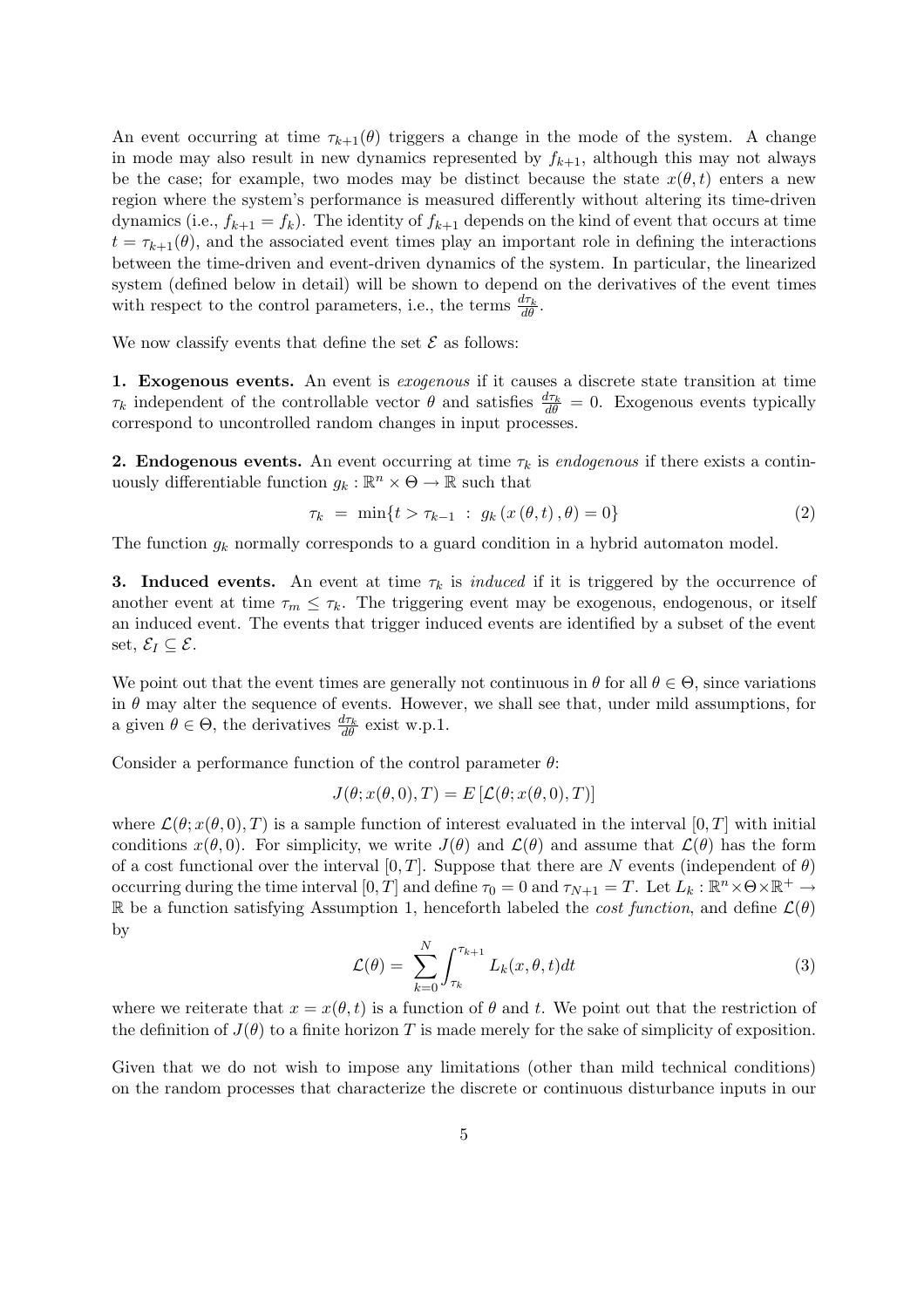hybrid automaton model, it is infeasible to obtain closed-form expressions for  $J(\theta)$ . Therefore, for the purpose of optimization, we resort to iterative methods such as stochastic approximation algorithms (e.g., [15]) which are driven by estimates of the cost function gradient with respect to the parameter vector of interest. Thus, we are interested in estimating  $\partial J/\partial \theta$  based on sample path data, where a sample path of the system may be directly observed or it may be obtained through simulation. We then seek to obtain  $\theta^*$  minimizing  $J(\theta)$  through an iterative scheme of the form

$$
\theta_{n+1} = \theta_n - \eta_n H_n(\theta_n; x(\theta, 0), T, \omega_n), \quad n = 0, 1, \dots
$$
\n<sup>(4)</sup>

where  $H_n(\theta_n; x(0), T, \omega_n)$  is an estimate of  $dJ/d\theta$  evaluated at  $\theta$  and based on information obtained from a sample path denoted by  $\omega_n$  and  $\{\eta_n\}$  is an appropriately selected step size sequence. In order to execute an algorithm such as (4), we need the estimate  $H_n(\theta_n)$  of  $dJ/d\theta$ . The IPA approach is based on using the sample derivative  $d\mathcal{L}/d\theta$  as an estimate of  $dJ/d\theta$ . The strength of the approach is that  $d\mathcal{L}/d\theta$  can be obtained from observable sample path data alone and, usually, in a very simple manner that can be readily implemented on line. Moreover, it is often the case that  $d\mathcal{L}/d\theta$  is an unbiased estimate of  $dJ/d\theta$ , a property that allows us to use (4) in obtaining  $\theta^*$ . We will return to this issue later, and concentrate first on deriving the IPA estimates  $d\mathcal{L}/d\theta$ .

The computation of the IPA derivative  $d\mathcal{L}/d\theta$  can be obtained by taking formal derivatives with respect to  $\theta$  in (1)–(3) as shown in [23]. We will review these results next and extend them by including the class of induced events as defined earlier. We point out that in the case of SFMs (mentioned in the introduction) flow dynamics render the computation of  $d\mathcal{L}/d\theta$  very simple, enabling the derivation of results reported in the literature as in [6],[27],[22],[29]. We will also adhere to the convention that for a function  $F: \mathbb{R}^n \to \mathbb{R}^m$ , the derivative  $\frac{dF}{dx}$  is an  $m \times n$  matrix. In the particular case where  $m = 1$ ,  $\frac{dF}{dx}$  is a row, *n*-dimensional vector.

### 2.1 Infinitesimal Perturbation Analysis (IPA)

Let us fix  $\theta \in \Theta$ , consider a particular sample path, and assume for the time being that all derivatives mentioned in the sequel do exist. To simplify notation, we define the following for all state and event time sample derivatives:

$$
x'(t) \equiv \frac{\partial x(\theta, t)}{\partial \theta}, \quad \tau'_k \equiv \frac{\partial \tau_k}{\partial \theta}, \quad k = 0, \dots, N
$$
 (5)

In addition, we will write  $f_k(t)$  instead of  $f_k(x, \theta, t)$  whenever no ambiguity arises. By taking derivatives with respect to  $\theta$  in (1) on the interval  $[\tau_k(\theta), \tau_{k+1}(\theta)]$  we get

$$
\frac{d}{dt}x'(t) = \frac{\partial f_k(t)}{\partial x}x'(t) + \frac{\partial f_k(t)}{\partial \theta}
$$
\n(6)

The boundary (initial) condition of this linear equation is specified at time  $t = \tau_k$ , and by writing (1) in an integral form and taking derivatives with respect to  $\theta$  when  $x(\theta, t)$  is continuous in t at  $t = \tau_k$ , we obtain for  $k = 1, \ldots, N$ :

$$
x'(\tau_k^+) = x'(\tau_k^-) + \left[f_{k-1}(\tau_k^-) - f_k(\tau_k^+)\right] \tau_k'
$$
\n(7)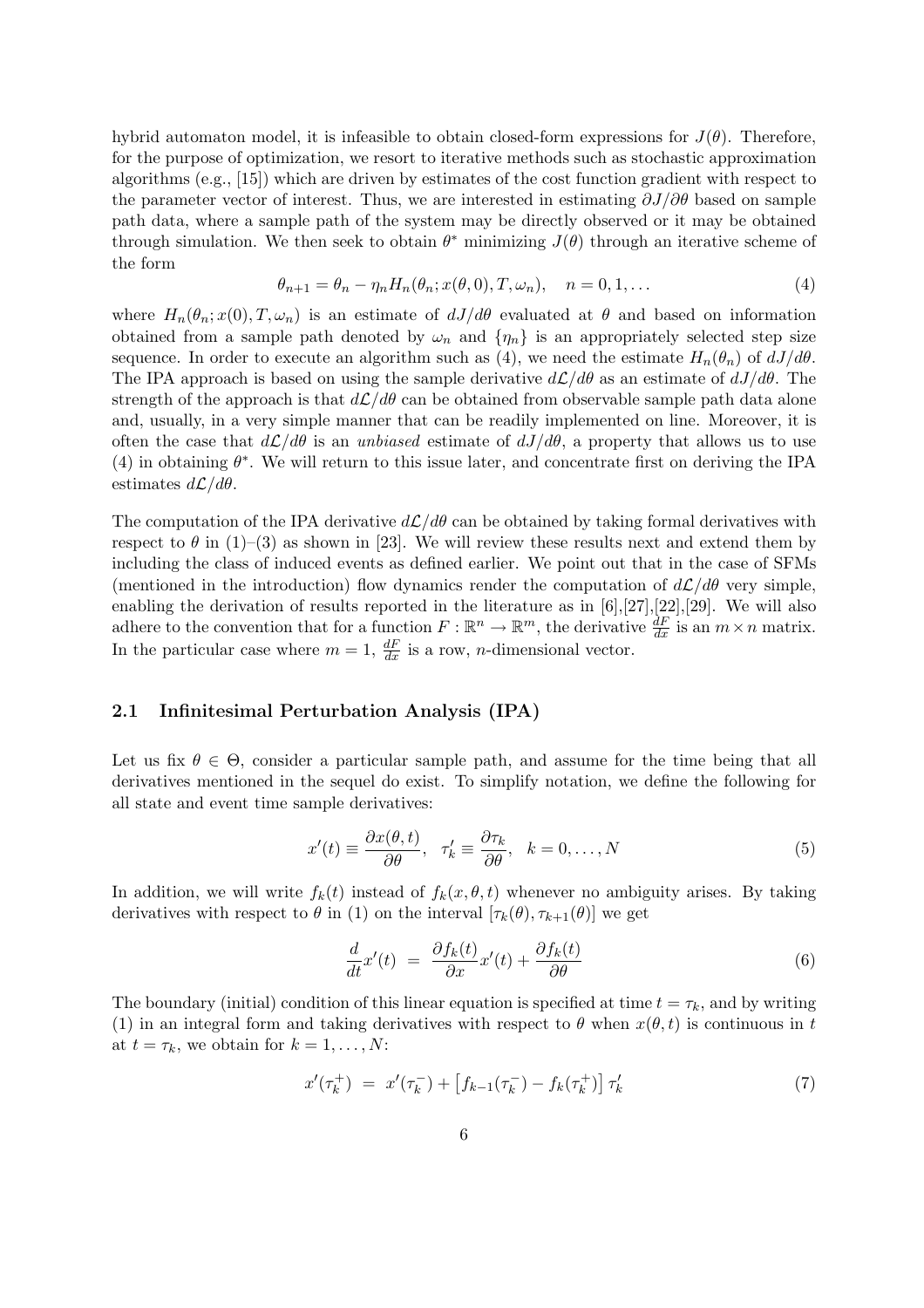We note that whereas  $x(\theta, t)$  is continuous in t,  $x'(t)$  may be discontinuous in t at the event times  $\tau_k$ , hence the left limit and right limit above are generally different. In addition, if  $x(\theta, t)$ is not continuous in t at  $t = \tau_k$  and the value of  $x(\tau_k^+)$  $\binom{+}{k}$  is determined by the reset function  $r(q, q', x, v, \delta)$  discussed earlier, then

$$
x'(\tau_k^+) = \frac{dr(q, q', x, \upsilon, \delta)}{d\theta} \tag{8}
$$

Furthermore, once the initial condition  $x'(\tau_k^+)$  $(k_k^+$ ) is given, the linearized state trajectory  $\{x'(t)\}$ can be computed in the interval  $t \in [\tau_k(\theta), \tau_{k+1}(\theta)]$  by solving (6) to obtain:

$$
x'(t) = e^{\int_{\tau_k}^t \frac{\partial f_k(u)}{\partial x} du} \left[ \int_{\tau_k}^t \frac{\partial f_k(v)}{\partial \theta} e^{-\int_{\tau_k}^t \frac{\partial f_k(u)}{\partial x} du} dv + \xi_k \right]
$$
(9)

with the constant  $\xi_k$  determined from  $x'(\tau_k^+)$  $(x_k^+)$  which is obtained from (7) since  $x'(\tau_k^-)$  $(\bar{k})$  is the finaltime boundary condition of the linearized system in the interval  $[\tau_{k-1}(\theta), \tau_k(\theta)]$ ; alternatively, it is obtained from (8).

Clearly, to complete the description of the trajectory of the linearized system  $(6)-(7)$ , we have to specify the derivative  $\tau'_k$  which appears in (7). Since  $\tau_k$ ,  $k = 1, 2, \ldots$ , are the mode-switching times, these derivatives explicitly depend on the interaction between the time-driven dynamics and the event-driven dynamics, and specifically on the type of event occurring at time  $\tau_k$ . Using the event classification given earlier, we have the following.

**1. Exogenous events.** By definition, such events are independent of  $\theta$ , therefore  $\tau'_{k} = 0$ .

**2. Endogenous events.** In this case, (2) holds and taking derivatives with respect to  $\theta$  we get:

$$
\frac{\partial g_k}{\partial x} \left[ x'(\tau_k^-) + f_k(\tau_k^-) \tau_k' \right] + \frac{\partial g_k}{\partial \theta} = 0 \tag{10}
$$

which can be rewritten as

$$
\tau'_{k} = -\left[\frac{\partial g_{k}}{\partial x} f_{k}(\tau_{k}^{-})\right]^{-1} \left(\frac{\partial g_{k}}{\partial \theta} + \frac{\partial g_{k}}{\partial x} x'(\tau_{k}^{-})\right)
$$
(11)

with  $\frac{\partial g_k}{\partial x} f_k(\tau_k^-)$  $(\frac{-}{k}) \neq 0.$ 

**3.** Induced events. If an induced event occurs at  $t = \tau_k$ , the value of  $\tau'_k$  depends on the derivative  $\tau'_m$  where  $\tau_m \leq \tau_k$  is the time when the associated triggering event takes place. The event induced at  $\tau_m$  will occur at some time  $\tau_m + \omega(\tau_m)$ , where  $\omega(\tau_m)$  is a random variable which is generally dependent on the continuous and discrete states  $x(\tau_m)$  and  $q(\tau_m)$  respectively. This implies the need for additional state variables, denoted by  $y_m(\theta, t)$ ,  $m = 1, 2, \ldots$ , associated with events occurring at times  $\tau_m$ ,  $m = 1, 2...$  The role of each such state variable is to provide a "timer" activated when a triggering event occurs. Recalling that triggering events are identified as belonging to a set  $\mathcal{E}_I \subseteq \mathcal{E}$ , let  $e_k$  denote the event occurring at  $\tau_k$  and define

$$
\mathcal{F}_k = \{ m : e_m \in \mathcal{E}_I, m \le k \} \tag{12}
$$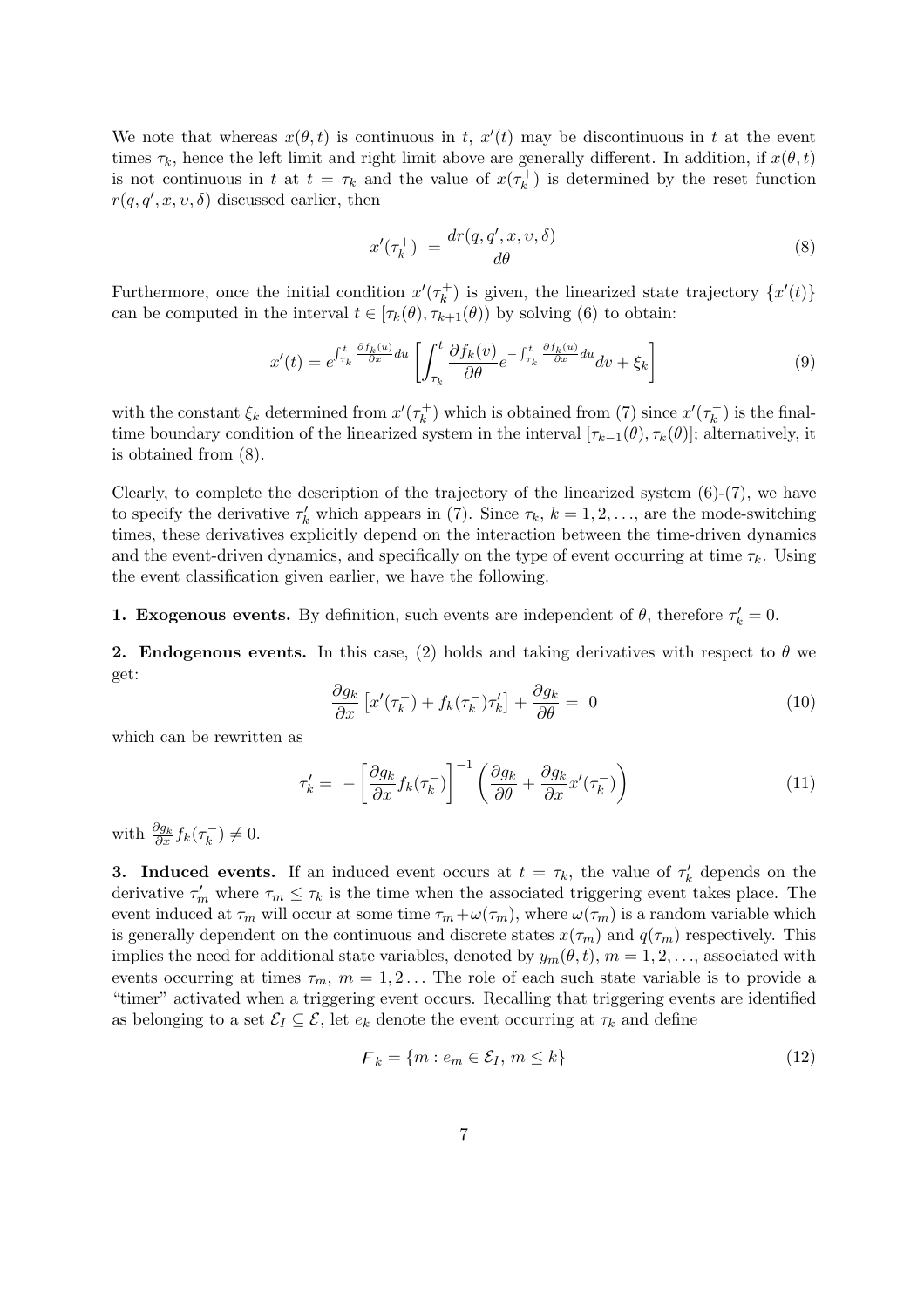to be the set of all indices with corresponding triggering events up to  $\tau_k$ . Omitting the dependence on  $\theta$  for simplicity, the dynamics of  $y_m(t)$  are then given by

$$
\dot{y}_m(t) = \begin{cases}\n-C(t) & \tau_m \le t < \tau_m + \omega(\tau_m), \ m \in F_m \\
0 & \text{otherwise}\n\end{cases}
$$
\n
$$
y_m(\tau_m^+) = \begin{cases}\ny_0 & y_m(\tau_m^-) = 0, \ m \in F_m \\
0 & \text{otherwise}\n\end{cases}
$$
\n(13)

where  $y_0$  is an initial value for the timer  $y_m(t)$  which decreases at a "clock rate"  $C(t) > 0$  until  $y_m(\tau_m + \omega(\tau_m)) = 0$  and the associated induced event takes place. Clearly, these state variables are only used for induced events, so that  $y_m(t) = 0$  unless  $m \in F_m$ . The value of  $y_0$  may depend on  $\theta$  or on the continuous and discrete states  $x(\tau_m)$  and  $q(\tau_m)$ , while the clock rate  $C(t)$  may depend on  $x(t)$  and  $q(t)$  in general, and possibly  $\theta$ . However, in most simple cases where we are interested in modeling an induced event to occur at time  $\tau_m + \omega(\tau_m)$ , we have  $y_0 = \omega(\tau_m)$  and  $C(t) = 1$ , i.e, the timer simply counts down for a total of  $\omega(\tau_m)$  time units until the induced event takes place. An example where  $y_0$  in fact depends on the state  $x(\tau_m)$  and the clock rate  $C(t)$  is not necessarily constant arises in the case of multiclass resource contention systems as recently described in [25].

Henceforth, we will consider  $y_m(t)$ ,  $m = 1, 2, \ldots$ , as part of the continuous state of the SHS and, similar to (5), we set

$$
y'_m(t) \equiv \frac{\partial y_m(t)}{\partial \theta}, \quad m = 1, \dots, N. \tag{14}
$$

For the common case where  $y_0$  is independent of  $\theta$  and  $C(t)$  is a constant  $c > 0$  in (13), the following lemma facilitates the computation of  $\tau'_{k}$  for an induced event occurring at  $\tau_{k}$ .

**Lemma 2.1** If in (13)  $y_0$  is independent of  $\theta$  and  $C(t) = c > 0$  (constant), then  $\tau'_k = \tau'_m$ .

**Proof.** If an event occurs at  $t = \tau_k$  induced by some event at  $\tau_m \leq \tau_k$ , then (2) holds with the switching function  $y_m = 0$ . Using (11) with  $x = y_m$ ,  $f_k(\tau_k^-)$  $(\tau_k^-) = -c$ , we get  $\tau_k' = y_m'(\tau_k^-)$  $(\frac{-}{k})/c.$ 

At the triggering event time  $\tau_m$ , we have  $y_m(\tau_m^+) = y_0$ . Differentiating with respect to  $\theta$  gives

$$
y'_m(\tau_m^+) + \frac{\partial y_m}{\partial t}(\tau_m^+) \tau_m' = 0
$$

and since  $\frac{\partial y_m}{\partial t} = -c$ , it follows that  $\tau'_m = y'_m(\tau_m^+)/c$ . Since, from (13), no event in the interval  $[\tau_m, \tau_k]$  has any effect on  $y'_m(t)$ , we conclude that  $\tau'_k = \tau'_m$ .

We point out that in [24]  $\tau'_{k} = \tau'_{m}$  was used as the defining condition for induced events, thus limiting them to the special case satisfying the conditions of Lemma 2.1. The use of  $y_m(t)$ ,  $m = 1, \ldots, N$ , allows us to generalize the class of induced events, imposing no limits on the ultimate relationship between  $\tau'_k$  and  $\tau'_m$ .

With the inclusion of the state variables  $y_m(t)$ ,  $m = 1, \ldots, N$ , the derivatives  $x'(t)$ ,  $\tau'_k$ , and  $y'_m(t)$ can be evaluated through (6)-(11). In general, this evaluation is recursive over the event (mode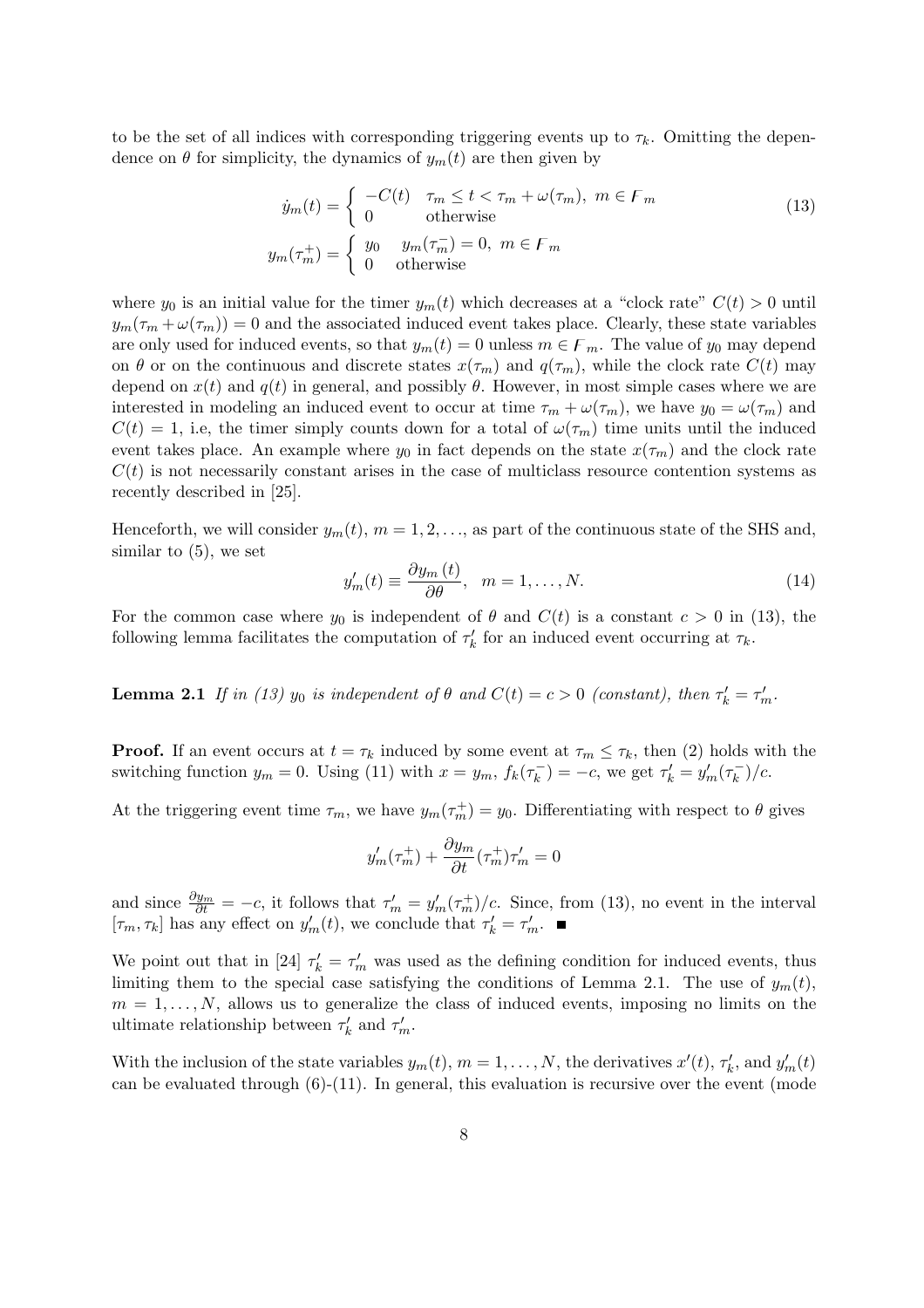switching) index  $k = 0, 1, \ldots$  In some cases, however, it can be reduced to simple expressions, as seen in the analysis of many SFMs, e.g., [6].

Now the IPA derivative  $d\mathcal{L}/d\theta$  can be obtained by taking derivatives in (3) with respect to  $\theta$ :

$$
\frac{d\mathcal{L}(\theta)}{d\theta} = \sum_{k=0}^{N} \frac{d}{d\theta} \int_{\tau_k}^{\tau_{k+1}} L_k(x, \theta, t) dt,
$$
\n(15)

and applying the Leibnitz rule we obtain, for every  $k = 0, \ldots, N$ ,

$$
\frac{d}{d\theta} \int_{\tau_k}^{\tau_{k+1}} L_k(x,\theta,t)dt = \int_{\tau_k}^{\tau_{k+1}} \left[ \frac{\partial L_k}{\partial x}(x,\theta,t)x'(t) + \frac{\partial L_k}{\partial \theta}(x,\theta,t) \right] dt \n+ L_k(x(\tau_{k+1}),\theta,\tau_{k+1})\tau'_{k+1} - L_k(x(\tau_k),\theta,\tau_k)\tau'_{k}
$$
\n(16)

where  $x'(t)$  and  $\tau'_{k}$  are determined through (6)-(11). What makes IPA appealing, especially in the SFM setting, is the simple form the right-hand-side above often assumes.

We close this section with a comment on the unbiasedness of the IPA derivative  $d\mathcal{L}/d\theta$ . The IPA derivative of a sample function  $\mathcal{L}(\theta)$  is statistically unbiased [4],[12] if, for every  $\theta \in \Theta$ ,

$$
E\left[\frac{d\mathcal{L}(\theta)}{d\theta}\right] = \frac{d}{d\theta}E[\mathcal{L}(\theta)] = \frac{dJ(\theta)}{d\theta}.
$$
 (17)

Obviously, without unbiasedness the use of IPA would come under question, and the main motivation for studying IPA in the SHS setting is that it yields unbiased derivatives for a large class of systems and performance metrics compared to the traditional DES setting [4]. The following conditions have been established in [21] (Lemma A2, page 70) as sufficient for the unbiasedness of IPA:

**Proposition 1.** Suppose that the following conditions are in force: (i) For every  $\theta \in \Theta$ , the derivative  $\frac{d\mathcal{L}(\theta)}{d\theta}$  exists w.p.1. (*ii*). W.p.1, the function  $\mathcal{L}(\theta)$  is Lipschitz continuous on  $\Theta$ , and the Lipschitz constant has a finite first moment. Fix  $\theta \in \Theta$ . Then, the derivative  $\frac{dJ(\theta)}{d\theta}$  exists, and the IPA derivative  $\frac{d\mathcal{L}(\theta)}{d\theta}$  is unbiased.

The crucial assumption for Proposition 1 is the continuity of the sample performance function  $\mathcal{L}(\theta)$ ; in fact, it is when discontinuities in  $\mathcal{L}(\theta)$  arise that IPA becomes biased in many DES. In contrast, in many SHS (and SFMs in particular), such continuity is guaranteed in a straightforward manner. Differentiability w.p. 1 at a given  $\theta \in \Theta$  often follows from mild technical assumptions on the probability law underlying the system, such as the exclusion of co-occurrence of multiple events. Lipschitz continuity of  $\mathcal{L}(\theta)$  generally follows from upper boundedness of  $\left|\frac{d\mathcal{L}(\theta)}{d\theta}\right|$ by an absolutely integrable random variable, generally a weak assumption. In light of these observations, the proofs of unbiasedness of IPA have become standardized and the assumptions in Proposition 1 can be verified fairly easily from the context of a particular problem.

In the next two sections, we apply the general IPA setting for SHS, and  $(6)-(11)$  in particular, to two problems. The first is a simple switched linear system with a parameterized controller to trigger one of the mode switches. The interesting feature is the presence of a random delay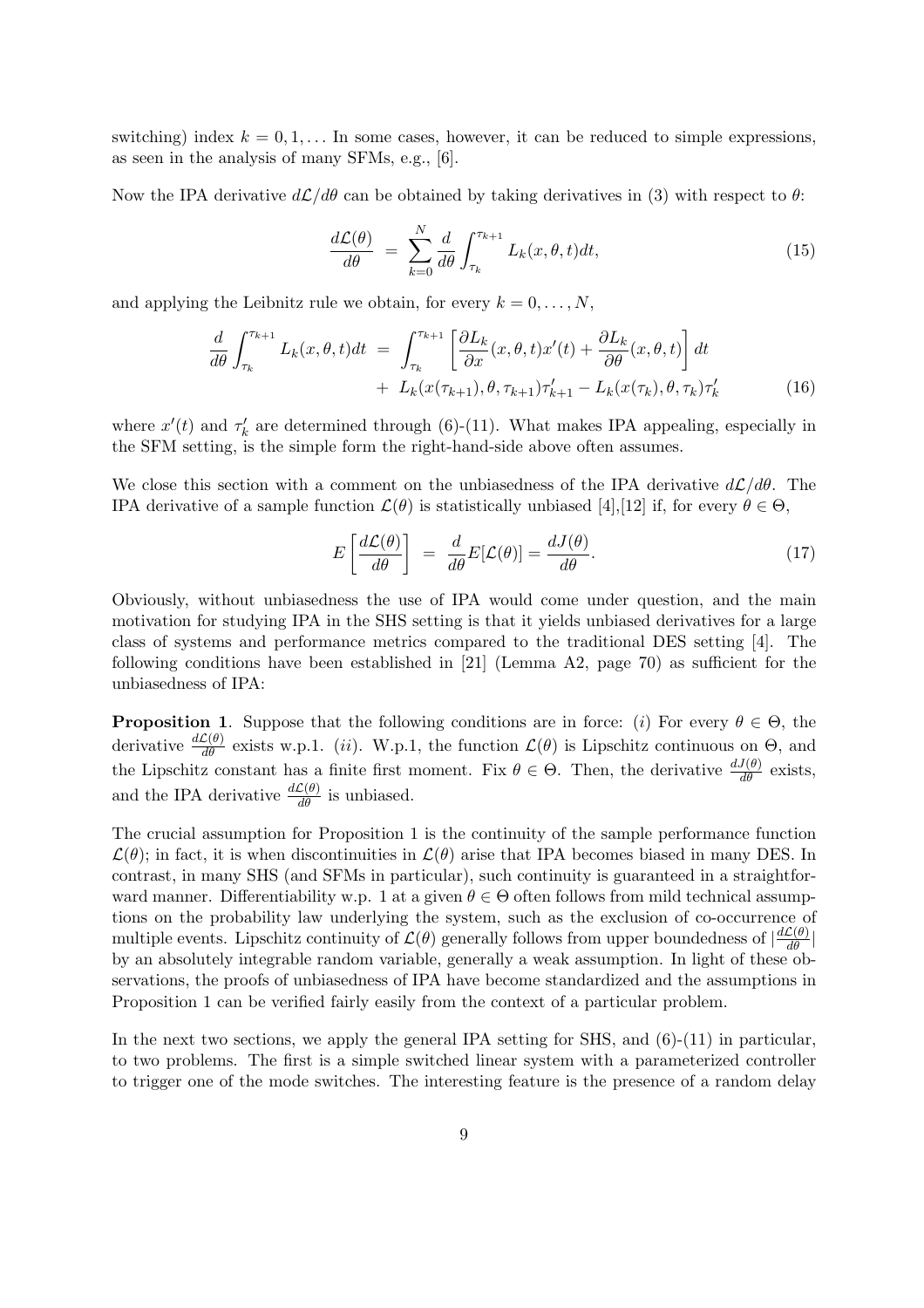before this actual switch can take effect. Therefore, we are interested in controlling a parameter to ensure that some performance metric is minimized taking into account the statistical effects of this delay. As we will see, this involves the presence of induced events. We will also see that the resulting IPA estimator is independent of any distributional information regarding the random delays.

The second problem applies to a SFM for resource contention systems where time-critical tasks are executed and the objective is to minimize either the fraction of tasks that violate a given deadline constraint or the average "tardiness" resulting from such violations. This is a difficult problem that has attracted considerable attention in the fields of computer science, communication networks, and manufacturing, e.g., [20], [3], [17], [8], [19], [26], [2], [13], [14], [18].

We will omit a discussion of unbiasedness of the IPA estimator derived for the first problem above. However, to demonstrate the use of Proposition 1, we shall explicitly study unbiasedness in the second problem (which is of considerable practical interest) by identifying the technical conditions required in that case and providing explicit proofs.

### 3 A Switched System with Control Action Delays

Consider a simple scalar linear system operating in two modes. In the first mode, the continuous state  $x(t)$  evolves according to the dynamics

$$
\dot{x} = ax(t) + \lambda(t) \tag{18}
$$

where a is a given constant and  $\lambda(t)$  is an input process, either known or some random process (noise) with unknown characteristics. In the second mode, the system dynamics become

$$
\dot{x} = -u + \lambda(t) \tag{19}
$$

where  $u > 0$  is fixed and  $\lambda(t)$  is the same process as before. The switch from the first to the second mode is intended to occur when the state first reaches from below a given value  $b > 0$ . However, because of a random delay following the switch command, the controller issues this command when  $x(t)$  first reaches from below some  $\theta$  such that  $0 < \theta < b$ . When this event occurs at time  $t = \tau_k$ , the associated delay is denoted by  $\omega(\tau_k)$ .

The objective of the system is to maintain  $x(t)$  as close as possible to some target value  $c > b$ ; however, there is a cost incurred whenever  $x(t)$  is too close to c in the sense that  $x(t) \geq b$ . This is expressed as a cost function

$$
J(\theta) = E[\mathcal{L}(\theta)] = E\left[\int_0^T \left[ (c - x(\theta, t)) + C \cdot \mathbf{1}[x(\theta, t) \ge b] \right] dt \right]
$$
(20)

where  $C > 0$  is a given cost parameter and  $\mathbf{1}[\cdot]$  is the usual indicator function. Note that we have explicitly written  $x(\theta, t)$  to stress the dependence of the continuous state on the controllable parameter  $\theta$ . Lastly, the system operates so that a switch from (19) to (18) takes place whenever  $x(\theta, t)$  reaches 0 from above. We will assume that the initial condition is given as  $x(\theta, 0) = 0$ .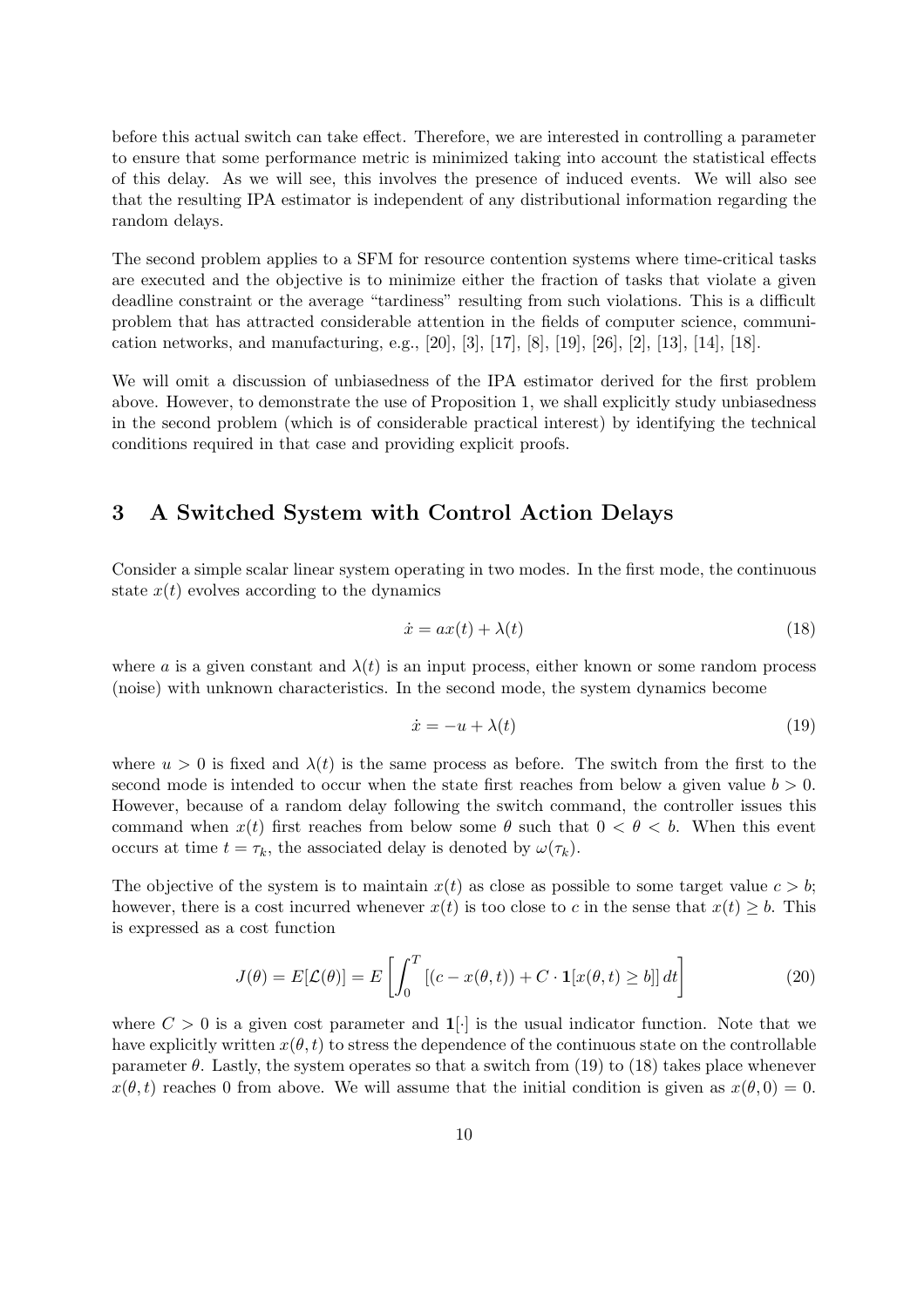

Figure 1: Hybrid automaton for SHS with random control delays

i.e., the system starts in the first mode. We point out that this is a highly simplified version of a tracking problem (if c is replaced by a target trajectory  $c(t)$ ) with a "safety requirement" to maintain a distance from the target trajectory which in this simple case is captured by penalizing the system whenever  $x(\theta, t) \geq b$ . We can think of a particle that repeatedly tries to get close to a point c while maintaining a safe distance from it and then returns to a rest position at  $x = 0$ before repeating the process.

Figure 1 shows a hybrid automaton model for this system, consisting of four discrete states (modes). Invariant sets for each mode are indicated by conditions in brackets. The guard conditions causing discrete state transitions are shown on the transition arrows and  $\omega$  is used to represent the event occurring after some random delay following the condition  $x = \theta$ . Note that the time-driven dynamics satisfy (18) in modes 1,2,3; the distinction is used to identify mode 3 when  $[x > b]$ , during which a cost is incurred as shown in (20), and also to identify mode 2 in which there is a pending control action which has yet to take effect while  $[\theta < x < b]$ . Due to the possibly random process  $\lambda(t)$ , the  $\omega$  event might take place before or after  $[x > b]$  becomes true. If it happens after  $[x \geq b]$  is true, then it is also possible that the guard condition  $x < b$ is satisfied before  $\omega$  occurs. The controller is designed so that if the transition due to the guard condition  $x < b$  occurs prior to  $\omega$ , then the  $\omega$  event is disabled. This implies that no  $\omega$  event is feasible in mode 4, in which the time-driven dynamics (19) are in effect. However, it is still possible that, while in mode 4,  $x(\theta, t) \geq b$  due to  $\lambda(t)$ , which would incur some additional cost. For simplicity, we assume that  $\lambda(t)$  is bounded (w.p. 1 if it is random) and that u is selected so that  $-u + \lambda(t) < 0$ , thus ensuring that no transition from 4 to 3 is feasible. Along the same lines, it is also possible that a transition from mode 2 to mode 1 takes place so that the  $\omega$  event would occur in that mode; however, the controller is designed to disable the  $\omega$  event if that were to happen.

Recalling the event classification of the previous section, we first observe that there are no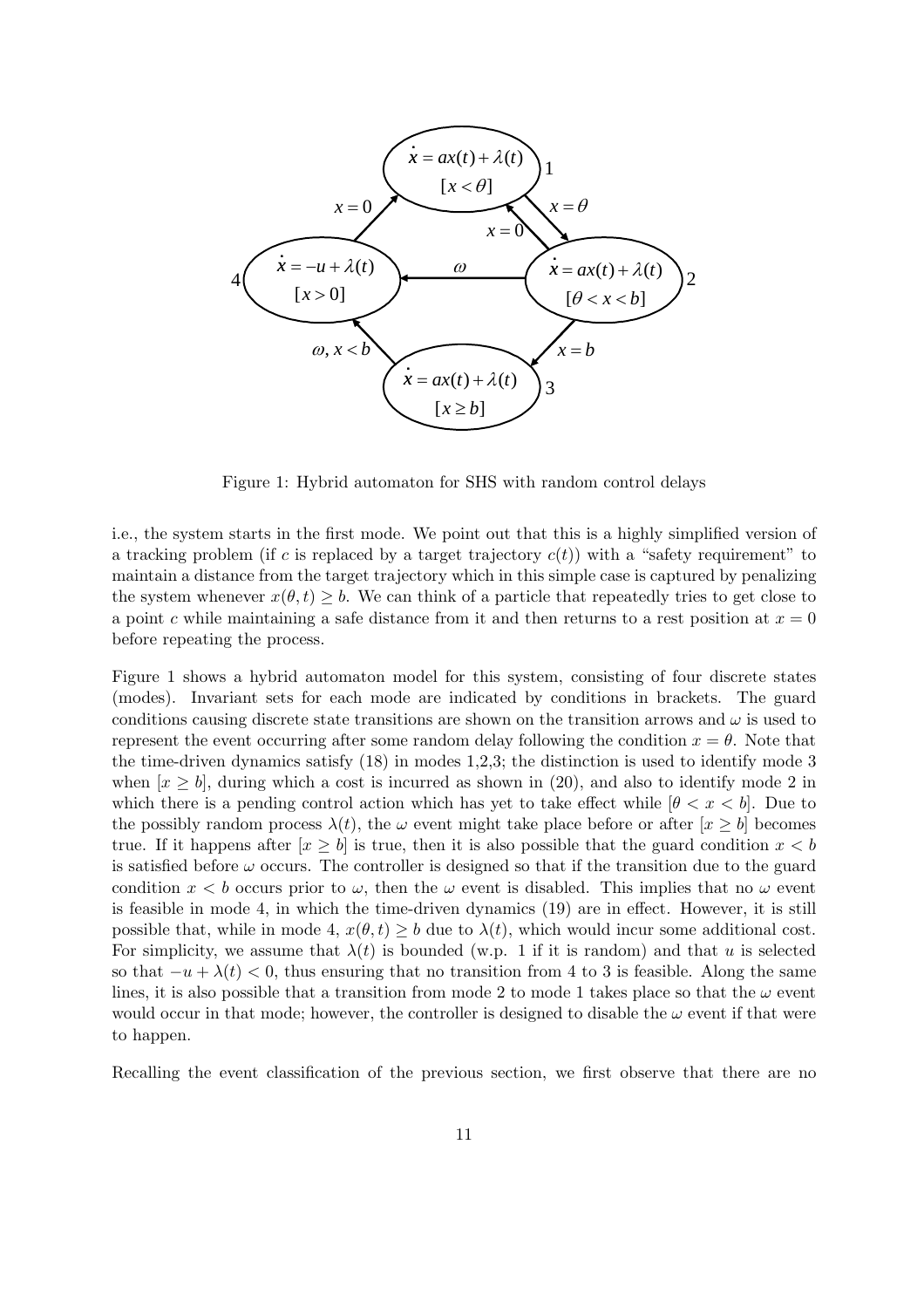

Figure 2: Modified hybrid automaton for SHS with random control delays

exogenous events. On the other hand, there are three endogenous events:  $(i)$  The event corresponding to the guard condition  $x = \theta$  being satisfied, (*ii*) The event corresponding to the guard condition  $x = b$  being satisfied, and *(iii)* The event corresponding to the guard condition  $x = 0$  being satisfied. Finally, we observe that an  $\omega$  event is induced by the first of these three endogenous events. Therefore, we need to introduce additional state variables  $y_m(t)$  (strictly speaking,  $y_m(\theta, t)$  as in (13) with  $C(t) = 1$  and  $y_0 = \omega(\tau_m)$ . The complete hybrid automaton model is then shown in Fig. 2, where the label  $\omega$  is replaced by the guard condition  $y_m = 0$ indicating that  $y_m = 0$  for some  $m = 1, 2, \ldots$  which was previously such that  $y_m > 0$ . Note, however, that when the transition from mode 3 to mode 4 occurs due to the condition  $x < b$ , the state variable  $y_m(t)$  is reset from a positive value to 0. Similarly, if a transition from mode 2 to mode 1 occurs due to the condition  $x = 0$ , the state variable  $y_m(t)$  is reset from a positive value to 0. This means that in this case (13) must be modified to include the reset function

$$
r(q, q', y_m(\tau_k)) = \begin{cases} 0 & q = 3, q' = 4 \text{ or } q = 2, q' = 1\\ y_m(\tau_k^-) & \text{otherwise} \end{cases}
$$
 (21)

The reset condition is not explicitly shown in Fig. 2, but is implicit in the invariant condition  $y_m = 0$  active in modes 4 and 1.

Despite the operational simplicity of this system, we can see that the actual hybrid automaton that describes it is quite elaborate. We will see next, however, that the evaluation of the IPA derivatives  $x'(t)$ ,  $y'_m(t)$  and  $\tau'_k$  for the state variables and events times as defined in (5) and (14) is relatively simple.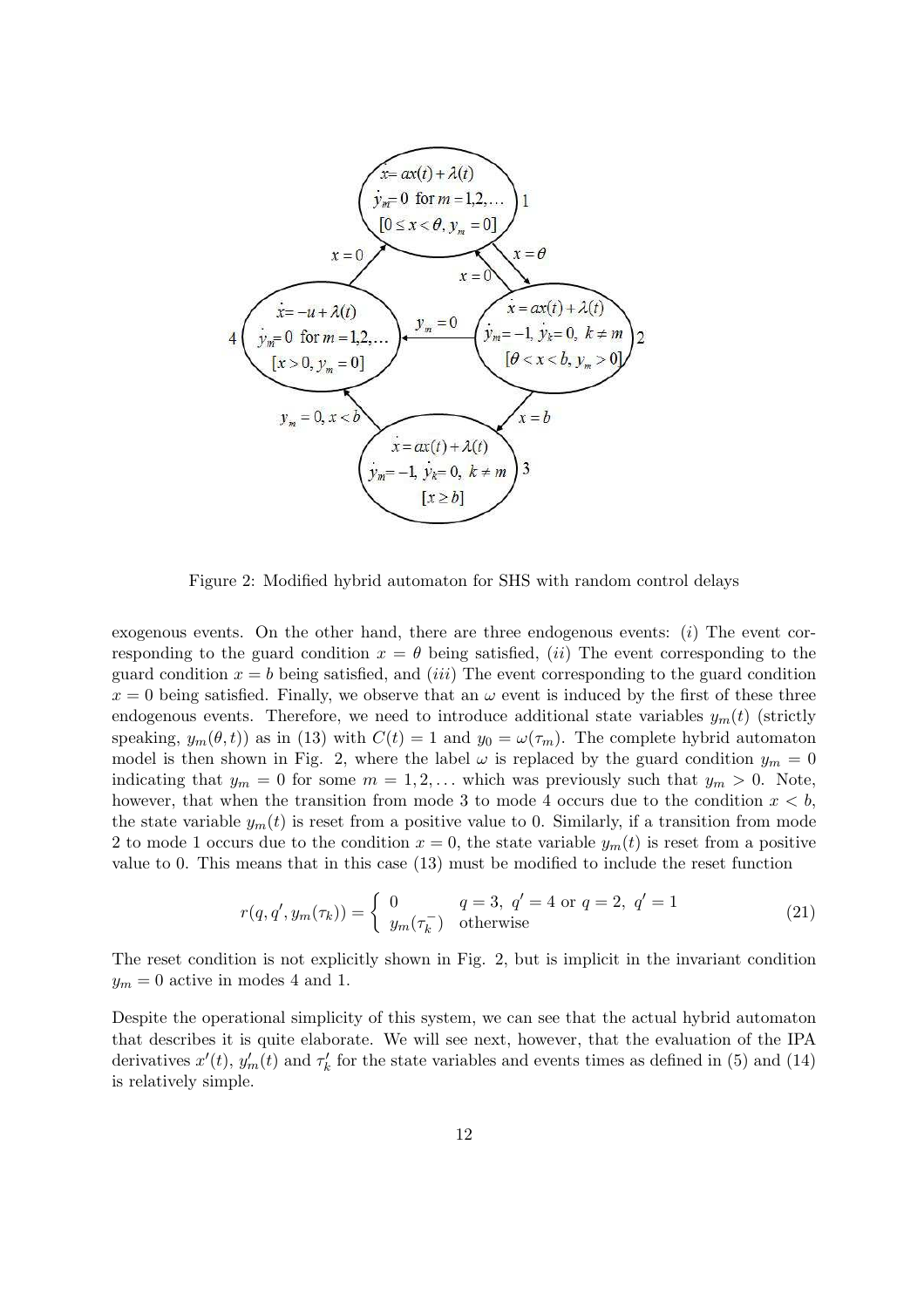#### 3.1 Infinitesimal Perturbation Analysis (IPA)

We begin with the observation that a sample path of this SHS consists of a sequence of "cycles": each cycle starts at mode 1 and consists of one of three possible mode sequences:  $(1, 2), (1, 2, 4)$ or  $(1, 2, 3, 4)$  before returning to mode 1. Consider a typical cycle and let  $\tau_1$ ,  $\tau_2$ ,  $\tau_3$ ,  $\tau_4$  denote the times when modes  $1, \ldots, 4$  respectively are entered (with the understanding that modes  $3, 4$ may not be entered at all in a cycle). The initial condition is  $x(\tau_1^+)$ , the state when the cycle starts; note that if  $\tau_1 = 0$ , then  $x(\tau_1^+) = 0$  and  $x'(\tau_1^+) = 0$ . The cycle will complete at some time  $\tau_f$  when a transition from mode 4 to 1 takes place, at which point the next cycle will start.

While in mode 1, (6) holds over the interval  $[\tau_1, \tau_2]$  and we have

$$
\frac{d}{dt}x'(t) = ax'(t) \tag{22}
$$

which implies that

$$
x'(t) = x'(\tau_1^+)e^{a(t-\tau_1)}, \quad t \in [\tau_1, \tau_2)
$$
\n(23)

and, in particular,

$$
x'(\tau_2^-) = x'(\tau_1^+)e^{a(\tau_2 - \tau_1)}\tag{24}
$$

Let us now consider all ensuing state transitions in the cycle.

1. At time  $\tau_2$  a transition from mode 1 to mode 2 takes place. This is due to an endogenous event with  $g_2(x(\theta, \tau_2), \theta) = x(\tau_2) - \theta = 0$ . Applying (11) we get

$$
\tau_2' = \frac{1 - x'(\tau_2^-)}{ax(\tau_2^-) + \lambda(\tau_2^-)} = \frac{1 - x'(\tau_2^-)}{a\theta + \lambda(\tau_2^-)}
$$

and using (24):

$$
\tau_2' = \frac{1 - x'(\tau_1^+)e^{a(\tau_2 - \tau_1)}}{a\theta + \lambda(\tau_2^-)}
$$
\n(25)

Since the  $x(t)$  dynamics remain unchanged in this transition, using (7), we have  $x'(\tau_2^+) = x'(\tau_2^-)$ and from (24):

$$
x'(\tau_2^+) = x'(\tau_1^+)e^{a(\tau_2 - \tau_1)} \tag{26}
$$

On the other hand, using (13) we have  $y_2(\tau_k^+$  $(k_k^+)=\omega(\tau_2)$  and differentiating with respect to  $\theta$  gives

$$
y_2'(\tau_2^+) + \frac{\partial y_2}{\partial t}(\tau_2^+) \tau_2' = 0
$$

where  $\frac{\partial y_2}{\partial t}(\tau_2^+) = -1$  and we get  $y_2'(\tau_2^+) = \tau_2'$ . Combining this with (25) results in

$$
y_2'(\tau_2^+) = \frac{1 - x'(\tau_1^+)e^{a(\tau_2 - \tau_1)}}{a\theta + \lambda(\tau_2^-)}
$$
\n(27)

Finally, (22) again holds over the interval  $[\tau_2, \tau_3]$  and we get, similar to (24),

$$
x'(\tau_3^-) = x'(\tau_1^+)e^{a(\tau_3 - \tau_1)}\tag{28}
$$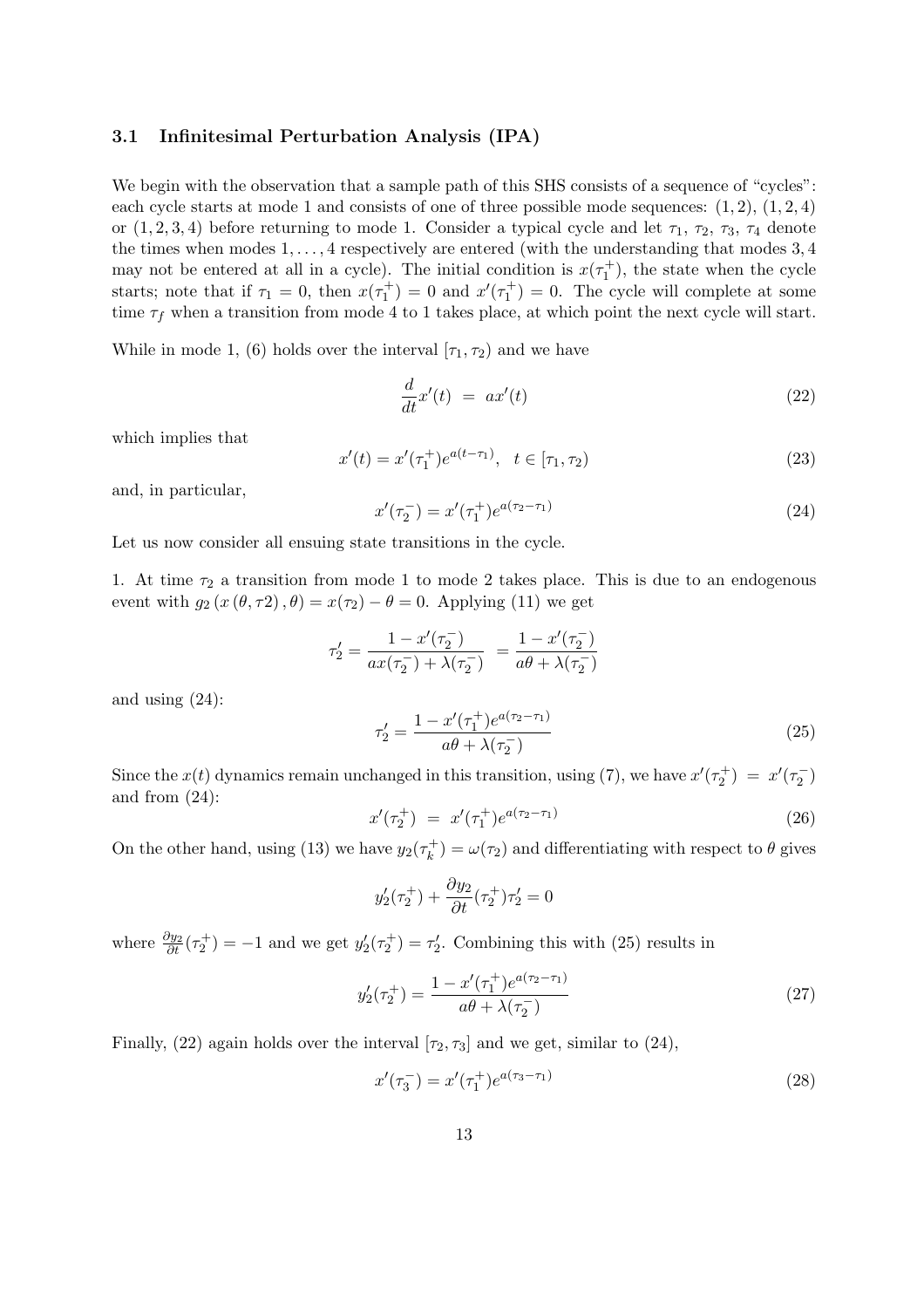In addition, applying (6) to  $y_2'(t)$  over  $[\tau_2, \tau_3)$ , we have

$$
y_2'(\tau_3^-) = y_2'(\tau_2^+) = \frac{1 - x'(\tau_1^+)e^{a(\tau_2 - \tau_1)}}{a\theta + \lambda(\tau_2^-)}
$$
(29)

2. At time  $\tau_3$  a transition from mode 2 to mode 3 takes place. If this transition occurs, it is due to an endogenous event with  $g_3(x(\theta, \tau_3), \theta) = x(\tau_3) - b = 0$ . Applying (11) we get

$$
\tau'_3 = \frac{-x'(\tau_3^-)}{ax(\tau_3^-)+\lambda(\tau_3^-)}\ = \frac{-x'(\tau_3^-)}{ab+\lambda(\tau_3^-)}
$$

and using (28):

$$
\tau_3' = \frac{-x'(\tau_1^+)e^{a(\tau_3 - \tau_1)}}{ab + \lambda(\tau_3^-)}
$$
\n(30)

Since both the  $x(t)$  and  $y_2(t)$  dynamics remain unchanged in this transition, using (7) we have  $x'(\tau_3^+) = x'(\tau_3^-)$  and  $y'_2(\tau_3^+) = y'_2(\tau_3^-)$  and using (28) and (29):

$$
x'(\tau_3^+) = x'(\tau_1^+)e^{a(\tau_3 - \tau_1)}
$$
  
\n
$$
y'_2(\tau_3^+) = \frac{1 - x'(\tau_1^+)e^{a(\tau_2 - \tau_1)}}{a\theta + \lambda(\tau_2)}
$$
\n(31)

Finally, (22) again holds over the interval  $[\tau_3, \tau_4)$  and we get

$$
x'(\tau_4^-) = x'(\tau_1^+)e^{a(\tau_4 - \tau_1)}\tag{32}
$$

and

$$
y_2'(\tau_4^-) = y_2'(\tau_3^+) = \frac{1 - x'(\tau_1^+)e^{a(\tau_2 - \tau_1)}}{a\theta + \lambda(\tau_2^-)}
$$

3. At time  $\tau_4$  a transition into mode 4 takes place. This can happen in one of two ways, as described next.

First, a transition from mode 3 to mode 4 may take place due to the guard condition  $x < b$ . This is an endogenous event with  $g_4(x(\theta, \tau_4), \theta) = x(\tau_4) - b = 0$ , so, just as in the previous case, applying (11) we get:

$$
\tau_4' = \frac{-x'(\tau_4^-)}{ax(\tau_4^-) + \lambda(\tau_4^-)} = \frac{-x'(\tau_4)}{ab + \lambda(\tau_4^-)}
$$

and using (32):

$$
\tau_4' = \frac{-x'(\tau_1^+)e^{a(\tau_4 - \tau_1)}}{ab + \lambda(\tau_4^-)}
$$
\n(33)

In this case, using (7), we get:

$$
\begin{array}{ll} x'(\tau_4^+) & = & x'(\tau_4^-) + \left[ax(\tau_4^-) + \lambda(\tau_4^-) + u - \lambda(\tau_4^+) \right] \tau_4' \\ & = & x'(\tau_4^-) + \left[ab + \lambda(\tau_4^-) + u - \lambda(\tau_4^+) \right] \tau_4' \end{array}
$$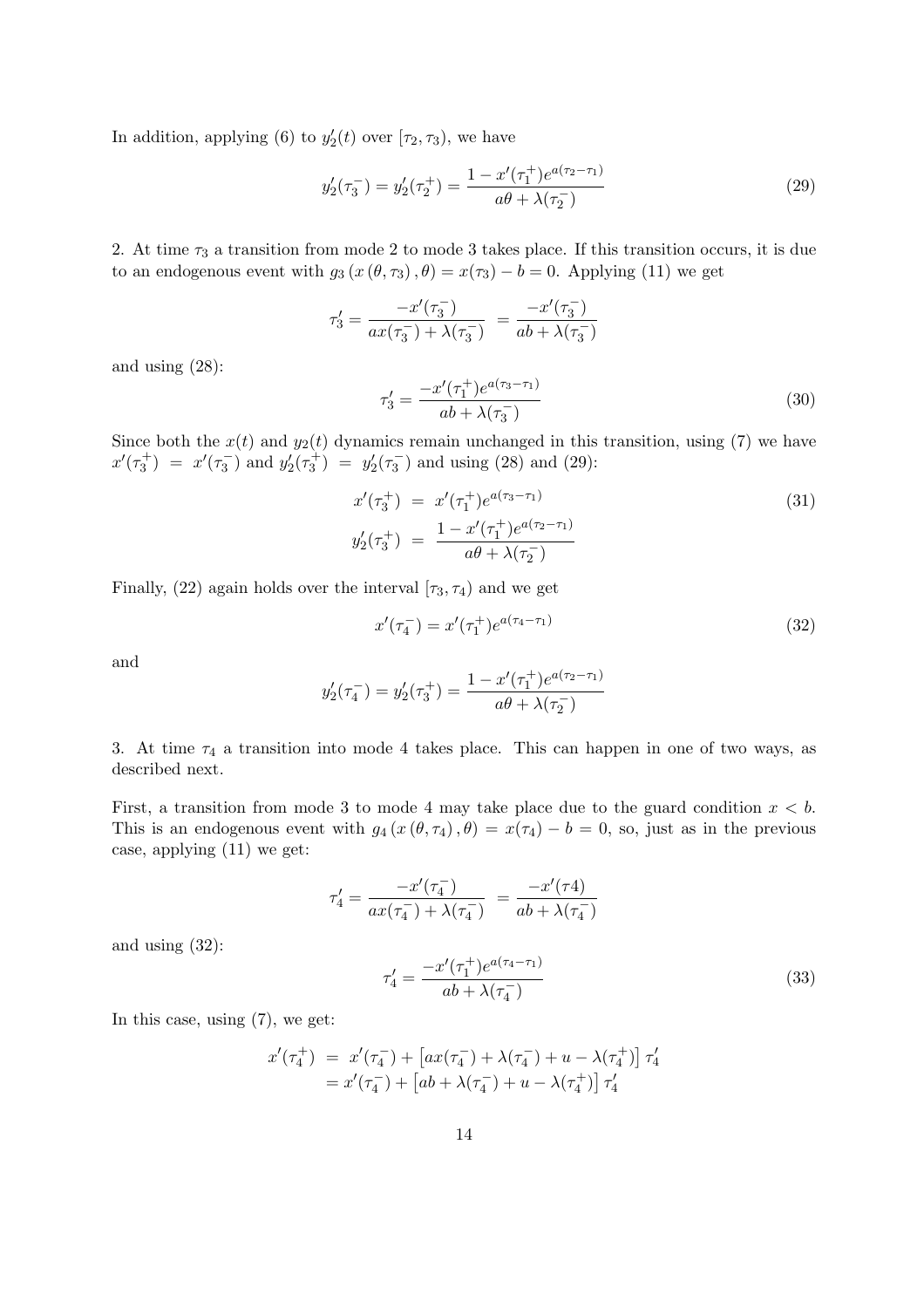Combining this with (32) and (33) we get

$$
x'(\tau_4^+) = \frac{-u + \lambda(\tau_4^+)}{ab + \lambda(\tau_4^-)} x'(\tau_1^+) e^{a(\tau_4 - \tau_1)}
$$
(34)

In addition, due to the reset condition (21), we get  $y_2(\tau_k^+$  $y'_k$  = 0 and  $y'_2(\tau_k^+)$  $(k<sub>k</sub><sup>+</sup>) = 0$ . Finally, while in mode 4, applying (6) over the interval  $[\tau_4, \tau_f)$  we have  $x'(\tau_4^+) = x'(\tau_4^-)$  $(\frac{1}{f})$  and using (34):

$$
x'(\tau_f^-) = \frac{-u + \lambda(\tau_4^+)}{ab + \lambda(\tau_4^-)} x'(\tau_1^+) e^{a(\tau_4 - \tau_1)}
$$
\n(35)

On the other hand, suppose the transition into mode 4 takes place due to the guard condition  $y_2(\tau_4) = 0$  from either mode 2 or mode 3. This is an induced event which satisfies  $g_4(y_4(\tau_4), \theta) =$  $y_2(\tau_k) = 0$ . Lemma 1 applies in this case and we immediately get

$$
\tau_4' = \tau_2' = \frac{1 - x'(\tau_1^+)e^{a(\tau_2 - \tau_1)}}{a\theta + \lambda(\tau_2^-)}
$$
\n(36)

In this case, using (7), we get:

$$
x'(\tau_4^+) = x'(\tau_4^-) + [ax(\tau_4^-) + \lambda(\tau_4^-) + u - \lambda(\tau_4^+)] \tau_4'
$$
  
=  $x'(\tau_4^-) + [ax(\tau_4) + \lambda(\tau_4^-) + u - \lambda(\tau_4^+)] \tau_4'$ 

where the value of  $x(\tau_4)$  is not specified by the guard condition as in previous cases. Using (32) and (36) and setting  $\Delta\lambda(\tau_4) \equiv \lambda(\tau_4^-) - \lambda(\tau_4^+)$  (= 0 when  $\lambda(t)$  is continuous), we get

$$
x'(\tau_4^+) = x'(\tau_1^+)e^{a(\tau_4 - \tau_1)} + [ax(\tau_4) + u + \Delta\lambda(\tau_4)] \frac{1 - x'(\tau_1^+)e^{a(\tau_2 - \tau_1)}}{a\theta + \lambda(\tau_2^-)}
$$
  
= 
$$
\frac{[ax(\tau_4) + u + \Delta\lambda(\tau_4)]}{a\theta + \lambda(\tau_2^-)} + x'(\tau_1^+)e^{a(\tau_2 - \tau_1)} \left[e^{a(\tau_4 - \tau_2)} - \frac{[ax(\tau_4) + u + \Delta\lambda(\tau_4)]}{a\theta + \lambda(\tau_2^-)}\right]
$$
(37)

In addition,  $y_2(\tau_k^+$  $y'_k$  = 0 and  $y'_2(\tau_k^+)$  $(x_k^+)=0$  still apply as before and  $x'(\tau_4^+) = x'(\tau_f^-)$  $(\frac{1}{f})$  which gives

$$
x'(\tau_f^-) = \frac{[ax(\tau_4) + u + \Delta\lambda(\tau_4)]}{a\theta + \lambda(\tau_2^-)} + x'(\tau_1^+)e^{a(\tau_2 - \tau_1)}\left(e^{a(\tau_4 - \tau_2)} - \frac{[ax(\tau_4) + u + \Delta\lambda(\tau_4)]}{a\theta + \lambda(\tau_2^-)}\right)
$$
(38)

5. At time  $\tau_f$  a transition into mode 1 takes place and the cycle is complete. This is an endogenous event with  $g_f(x(\theta, \tau_f), \theta) = x(\tau_f) = 0$  that can occur in either mode 4 or mode 2. Applying (11) we get

$$
\tau_f' = \frac{-x'(\tau_f^-)}{-u + \lambda(\tau_f^-)}
$$
\n(39)

If the transition is from mode 2 to mode 1, then clearly  $x'(\tau_f^+)$  $f^{+}_{f}$ ) =  $x'(\tau_{f}^{-})$  $f_{f}^{-}$ ) =  $x'(\tau_{2}^{+})e^{a(\tau_{f}-\tau_{2})}$  and, recalling (26),

$$
x'(\tau_f^+) = x'(\tau_f^-) = x'(\tau_1^+)e^{a(\tau_f - \tau_1)}
$$
\n(40)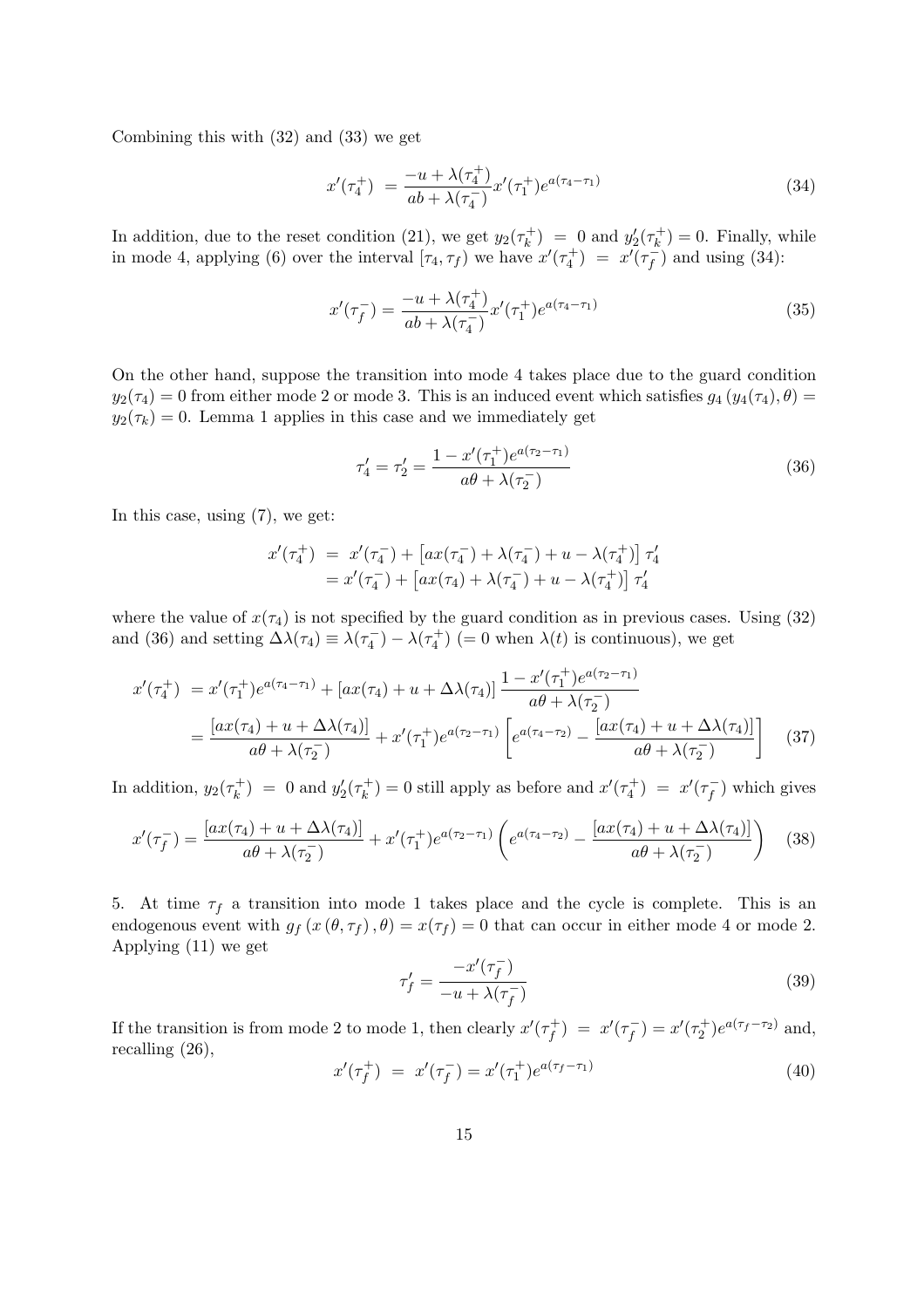If the transition is from mode 4 to mode 1, then (7) implies that

$$
x'(\tau_f^+) = x'(\tau_f^-) + \left[ -u + \lambda(\tau_f^-) - ax(\tau_f^+) - \lambda(\tau_f^+) \right] \tau_f'
$$
  
=  $x'(\tau_f^-) - \left[ u + \lambda(\tau_f^+) - \lambda(\tau_f^-) \right] \tau_f'$ 

which, in view of (39), gives

$$
x'(\tau_f^+) = \frac{\lambda(\tau_f^+)}{-u + \lambda(\tau_f^-)} x'(\tau_f^-)
$$
\n
$$
(41)
$$

where the value of  $x'(\tau_f^-)$  $f_f^{\text{--}}$ ) depends on the actual mode sequence in the cycle and is given by either  $(35)$  or  $(38)$ . Thus, in case the induced event never took place, i.e., mode sequence  $(1, 2, 3, 4)$ took place and the transition into mode 4 was the result of the guard condition  $x < b$ , the next cycle completes with

$$
x'(\tau_f^+) = \frac{\lambda(\tau_f^+)}{-u + \lambda(\tau_f^-)} \cdot \frac{-u + \lambda(\tau_4^+)}{ab + \lambda(\tau_4^-)} x'(\tau_1^+) e^{a(\tau_4 - \tau_1)} \tag{42}
$$

Otherwise, when the induced event takes place, the next cycle completes with

$$
x'(\tau_f^+) = \frac{\lambda(\tau_f^+)}{-u + \lambda(\tau_f^-)} \left[ \frac{ax(\tau_4) + u + \Delta\lambda(\tau_4)}{a\theta + \lambda(\tau_2^-)} + x'(\tau_1^+)e^{a(\tau_2 - \tau_1)} \left( e^{a(\tau_4 - \tau_2)} - \frac{ax(\tau_4) + u + \Delta\lambda(\tau_4)}{a\theta + \lambda(\tau_2^-)} \right) \right]
$$
\n(43)

Given that the initial condition is  $x'(0) = 0$ , we can immediately see that until an induced event occurs in a cycle we have  $x'(\tau_f^+)$  $f_f^{(+)} = 0$  and  $\tau'_f = 0$ . Once, however, the presence of an induced event results in some  $x'(\tau_f^+)$  $(f \mid f) \neq 0$ , the IPA derivatives for the continuous state and the event times remain nonzero in general. In addition, it is not hard to show that  $x'(\tau_f^-)$  $(\tau_f^-)$  and  $\tau_f'$  are non-negative as long as the cycle starts with  $x'(\tau_1^+) \geq 0$ . However,  $x'(\tau_f^+)$  $(f<sup>+</sup>)$  can become negative if  $\lambda(\tau_f^+)$  $f_f^{\dagger}$ ) is negative as seen in (41). It is also possible that, in the absence of any restriction on  $\lambda(t)$ , after entering mode 1 the state is such that  $x(t) < 0$  and remains at that mode thereafter (if desired, this behavior can be prevented by modifying the dynamics in (18) so that  $\dot{x} = 0$  if  $x(t) = 0$  and  $\lambda(t) < 0$ .

It is also worth pointing out that the evaluation of the IPA derivatives  $\tau'_{k}$  and  $x'(t)$  above does not involve any knowledge of the random delay  $\omega(\tau_k)$ . It requires event time information, an observation  $x(\tau_4)$  whenever mode 4 in entered, and observations of the process  $\lambda(t)$  only at mode transition times  $\tau_2$ ,  $\tau_3$ ,  $\tau_4$ ,  $\tau_f$ . Moreover, the use of the state variables  $y_m(t)$  does not affect  $\tau'_k$ and  $x'(t)$  in this particular SHS because the conditions of Lemma 2.1 are satisfied.

Now let us return to the cost function  $J(\theta)$  in (20) in order to determine the IPA derivative  $d\mathcal{L}/d\theta$ . Decomposing a sample path into cycles indexed by  $k = 1, 2, \ldots$ , let  $\tau_{k,i}$  denote the *i*th event in the kth cycle. Let us also define

$$
\Omega = \{k : x(\theta, t) \ge b, \ t \in [\tau_{k,3}, \tau_{k,4}], \ \tau_{k,4} > \tau_{k,3}, \ k = 1, \dots, N\}
$$

i.e., the subset of cycles which contain a strictly positive interval during which the system is in mode 3. Then, observe that a sample function  $\mathcal{L}(\theta)$  can be written as

$$
\mathcal{L}(\theta) = \sum_{k=1}^{N} \sum_{i=1}^{n_k} \int_{\tau_{k,i}}^{\tau_{k,i+1}} (c - x(\theta, t)) dt + C \sum_{k \in \Omega} (\tau_{k,4} - \tau_{k,3})
$$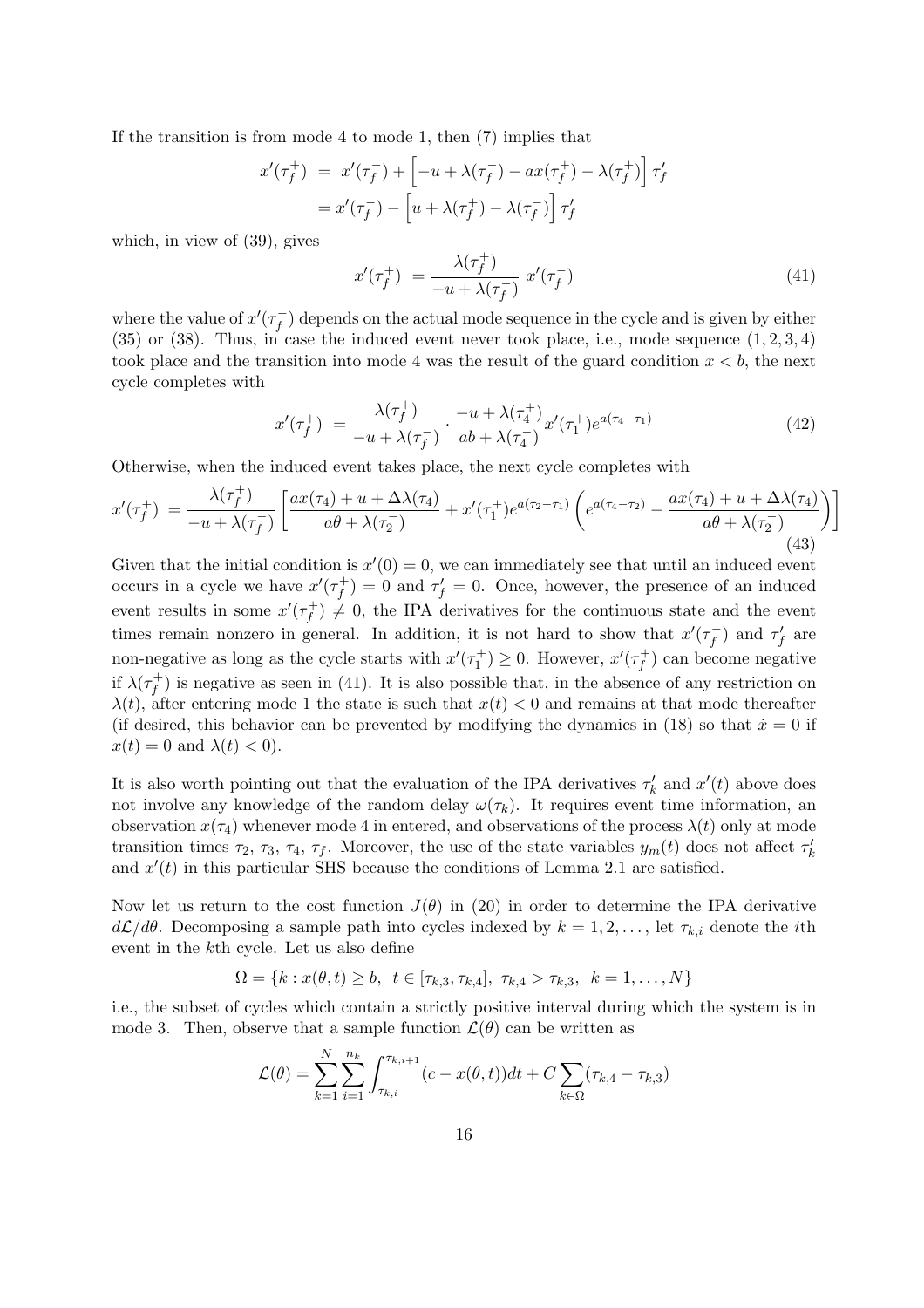where N is the (sample path dependent) number of cycles in the interval  $[0, T]$ , including a possibly incomplete last one. Differentiating with respect to  $\theta$  we get

$$
\frac{d\mathcal{L}(\theta)}{d\theta} = \sum_{k=1}^{N} \sum_{i=1}^{n_k} \left[ (c - x(\tau_{k,i+1})) \tau'_{k,i+1} - (c - x(\tau_{k,i})) \tau'_{k,i} - \int_{\tau_{k,i}}^{\tau_{k,i+1}} x'(t) dt \right] \tag{44}
$$
\n
$$
+ C \sum_{k \in \Omega} (\tau'_{k,4} - \tau'_{k,3})
$$

In the second term,  $\tau'_{k,3}$  is given by (30) with the value of  $x'(\tau_{k,3}^+)$  $(\vec{k},1)$  obtained at the start of the kth cycle. On the other hand,  $\tau'_{k,4}$  is given by either (33) if the transition to mode 4 is caused by the guard condition  $x < b$  or by (36) if it is caused by an induced event.

In the first term of (44), the values of  $\tau'_{k,i+1}$  and  $\tau'_{k,i}$  are given by the event time derivatives (25), (30), (33), (36), (39) depending on the event observed. The values of  $x(\tau_{k,i+1})$  and  $x(\tau_{k,i})$  are directly observable and, except for induced events, coincide with  $0, \theta$ , or  $b$ . Finally, the integral terms are evaluated as follows. For  $(\tau_{k,1}, \tau_{k,2})$ , (23) applies and we have

$$
\int_{\tau_{k,1}}^{\tau_{k,2}} x'(t)dt = x'(\tau_{k,1}^+) \int_{\tau_{k,1}}^{\tau_{k,2}} e^{a(t-\tau_{k,1})}dt
$$

$$
= \frac{x'(\tau_{k,1}^+)}{a} \left[e^{a(\tau_{k,2}-\tau_{k,1})} - 1\right]
$$

Since the  $x(t)$  dynamics are unaffected in  $(\tau_{k,2}, \tau_{k,3})$  and  $(\tau_{k,3}, \tau_{k,4})$  (if mode 3 is entered), the expression above remains the same until mode 4 is entered, with  $\tau_{k,1}, \tau_{k,2}$  replaced by the corresponding event times. For  $(\tau_{k,4}, \tau_{k,5})$  where  $x'(t)$  remains unchanged from  $x'(\tau_{k,5})$  $_{k,4}^{+}),$ 

$$
\int_{\tau_{k,4}}^{\tau_{k,5}} x'(t)dt = x'(\tau_{k,4}^+)(\tau_{k,5} - \tau_{k,4})
$$

where  $x'(\tau_k^+)$  $\kappa_{k,4}^{+}$ ) is given by either (34) or (37) depending on whether mode 4 is entered as a result of an induced event or not.

We note that the cost term  $(c - x(\theta, t))$  may be replaced by a quadratic cost  $\frac{1}{2}(c - x(\theta, t))^2$ without affecting any of our analysis except for the fact that the integral terms in (44) would require integrating the process  $\lambda(t)$ . If this is a random process, then the evaluation of these integrals would require sample path observations of  $\lambda(t)$  and some numerical integration.

### 4 A System with Time-Critical Tasks

In this section we consider a resource contention system, modeled as a finite capacity queue, where time critical tasks are executed. The objective is to optimally trade off a cost due to tasks that are blocked because there are no resources available (they find the queue full) against the delay that an accepted task will experience. Specifically, we assume that each task has a deadline by which it has to be completed and investigate two types of deadlines. A hard deadline where if the delay exceeds the deadline then a fixed penalty is paid and a soft deadline where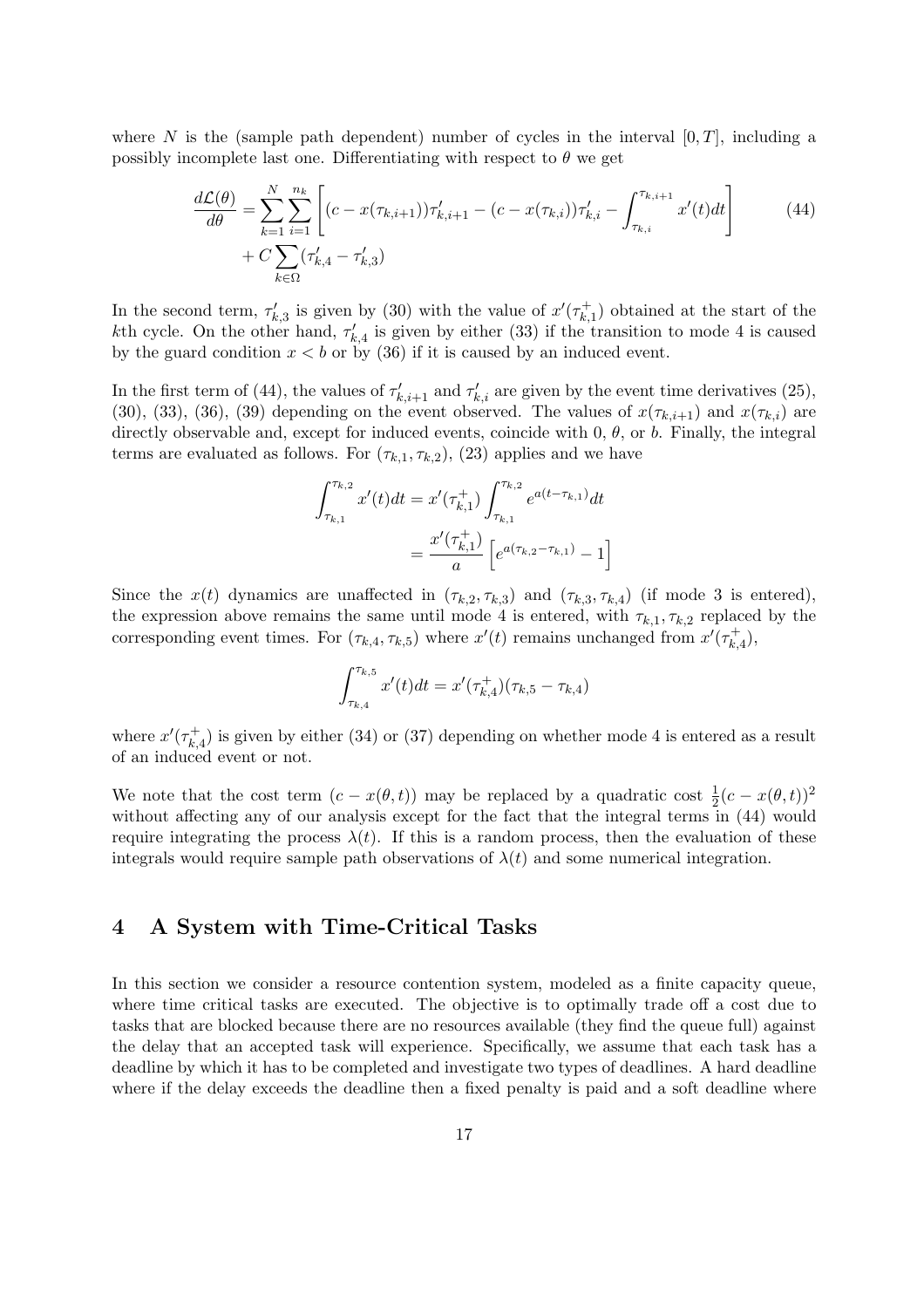

Figure 3: The SFM System Model

the penalty is proportional to the duration of the deadline violation. The control parameter of interest is the size of the queue denoted by  $\theta$ . We point out that increasing  $\theta$  decreases the cost due to blocked tasks; however, it also allows the buffer to grow larger which increases the delay experienced by the tasks. For this problem, we adopt the SFM framework [6] to derive the IPA estimators; however, we emphasize that the resulting IPA algorithm is computed using data observed from the actual DES (see Section 4.3 for more details).

Next, we present the adopted SFM which is also shown in Fig. 3. In this context,  $\alpha(t)$  is the fluid arrival rate and  $\beta(t)$  is the maximum rate by which fluid is discharged. These processes are very general except for two mild technical assumptions that will be described later. The amount of fluid in the buffer is denoted by  $x(\theta, t) \in [0, \theta], \theta \in \mathbb{R}^+$  and its dynamics are shown below:  $\overline{ }$ 

$$
\frac{dx(\theta, t)}{dt^{+}} = \begin{cases}\n0, & \text{if } x(\theta, t) = 0 \text{ and } \alpha(t) - \beta(t) \le 0, \\
0, & \text{if } x(\theta, t) = \theta \text{ and } \alpha(t) - \beta(t) \ge 0, \\
\alpha(t) - \beta(t), & \text{otherwise}\n\end{cases}
$$
\n(45)

whose initial condition will be set to  $x(\theta, t) = x_0$ ; for simplicity, we set  $x_0 = 0$  throughout the paper. The overflow rate  $\gamma(\theta, t)$  is given by

$$
\gamma(\theta, t) = \begin{cases} \alpha(t) - \beta(t), & \text{if } x(\theta, t) = \theta, \\ 0, & \text{if } x(\theta, t) < \theta \end{cases} \tag{46}
$$

Finally, we point out that a particle that arrives in the system at time t will depart from the system at time  $t+\omega(\theta, t)$ , where  $\omega(\theta, t)$  is the time that the system needs to service all fluid that arrived up until t. If  $x(\theta, t) = 0$ , and  $\alpha(t) - \beta(t) < 0$  then the particle will depart immediately, i.e.,  $\omega(\theta, t) = 0$ . On the other hand, if  $x(t) > 0$ , then the particle will depart as soon as all fluid that has accumulated in the buffer exits. In other words, the following relation should hold

$$
\int_{t}^{t+\omega(\theta,t)} \beta(\tau)d\tau = x(\theta,t). \tag{47}
$$

Next, we define the objective function that we aim to optimize

$$
J(\theta) = E\left[L(\theta) + C \cdot D(\theta)\right] \tag{48}
$$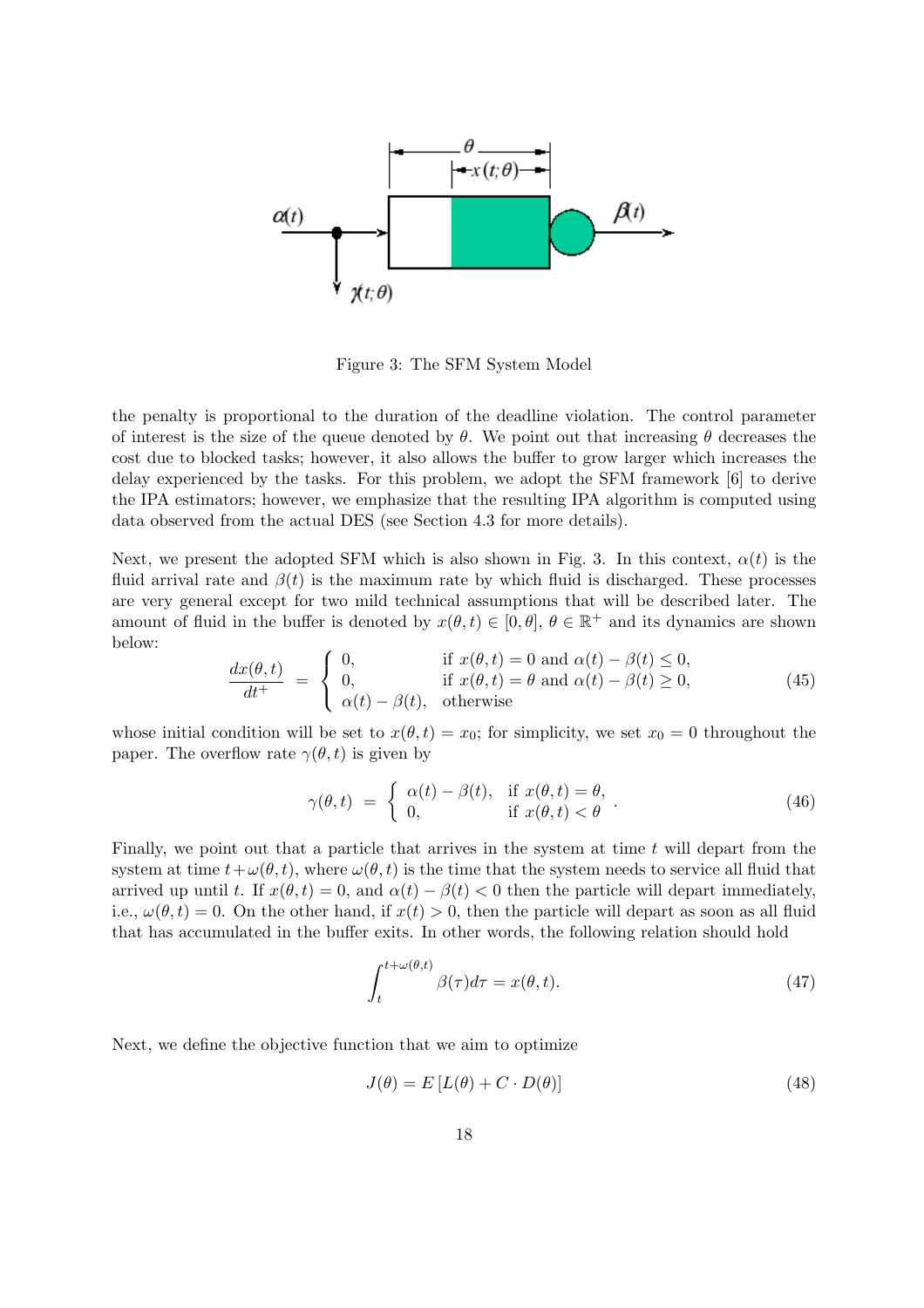where  $L(\theta)$  is the average blocked fluid due to overflow,  $D(\theta)$  is the average delay deadline violation cost and  $C$  is an appropriate weight between the two. The loss volume is given by

$$
L(\theta) = \frac{1}{T} \int_0^T \gamma(\theta, t) dt.
$$

For the delay deadline violation cost we consider two possibilities; a *hard* deadline  $(D_1(\theta))$  and a soft deadline  $(D_2(\theta))$  as shown below.

$$
D_1(\theta) = \frac{1}{T} \int_0^T \mathbf{1}[\omega(\theta, t) > d(t)] dt,
$$
\n(49)

$$
D_2(\theta) = \frac{1}{T} \int_0^T \left[ \omega(\theta, t) - d(t) \right]^+ dt,
$$
\n(50)

where  $d(t)$  denotes the deadline applicable to particles that arrive at time t (independent of the parameter  $\theta$ ) and  $[y]^+$  = max $\{0, y\}$ .

To complete the overall system dynamics observe that both  $D_1(\theta)$  and  $D_2(\theta)$  are functions of  $\omega(\theta, t)$  which suggests that  $\omega(\theta, t)$  must be treated as an additional state variable. To derive its dynamics, we will use the definition of  $\omega(\theta, t)$  in (47). We will adopt the same notation as in previous sections and set  $\dot{\omega} = \frac{\partial \omega}{\partial t}$ . We will also write  $\omega(t)$  instead of  $\omega(\theta, t)$  for ease of notation. Differentiating both sides of  $(47)$  with respect to t we get:

$$
(\dot{\omega} + 1) \cdot \beta (t + \omega(t)) - \beta (t) = \dot{x}
$$

If  $0 < x(t) < \theta$ , then  $\dot{x} = \alpha(t) - \beta(t)$  and it follows that

$$
\dot{\omega} = \frac{\alpha(t) - \beta(t + \omega(t))}{\beta(t + \omega(t))}
$$

On the other hand, if  $x(t) = \theta$ , then  $\dot{x} = 0$  and we get  $\dot{\omega} = \beta(t + \omega(t))$ . Finally, if  $x(t) = 0$ , then  $\omega(t) = 0$  and  $\dot{\omega} = 0$ . To summarize

$$
\dot{\omega} = \begin{cases}\n0 & \text{if } x(t) = 0 \\
\frac{\beta(t) - \beta(t + \omega(t))}{\beta(t + \omega(t))} & \text{if } x(t) = \theta \\
\frac{\alpha(t) - \beta(t + \omega(t))}{\beta(t + \omega(t))} & \text{otherwise.} \n\end{cases}
$$
\n(51)

Even though the dynamics of  $\omega(t)$  are complicated, we will see that we can still derive simple expressions for the IPA derivatives  $dD_1(\theta)/d\theta$  and  $dD_2(\theta)/d\theta$ .

The problem as described above fits the general SHS framework introduced in Section 2. Figure 4 shows a hybrid automaton model for this system, consisting of four discrete states (modes). Invariant sets for each mode are indicated by conditions in brackets and the guard conditions are shown on the transition arrows. In this SFM, there are several exogenous events corresponding to changes in the external processes  $\{\alpha(t)\}\$ ,  $\{\beta(t)\}\$ , and  $\{\overline{d}(t)\}\$ . In particular, the transition from mode 1 to mode 2 when the buffer ceases to be empty is an exogenous event corresponding to a change in the sign of  $\alpha(t)-\beta(t)$  from non-positive to positive; similarly, the transition from mode 4 to mode 3 when the buffer ceases to be full is an exogenous event corresponding to a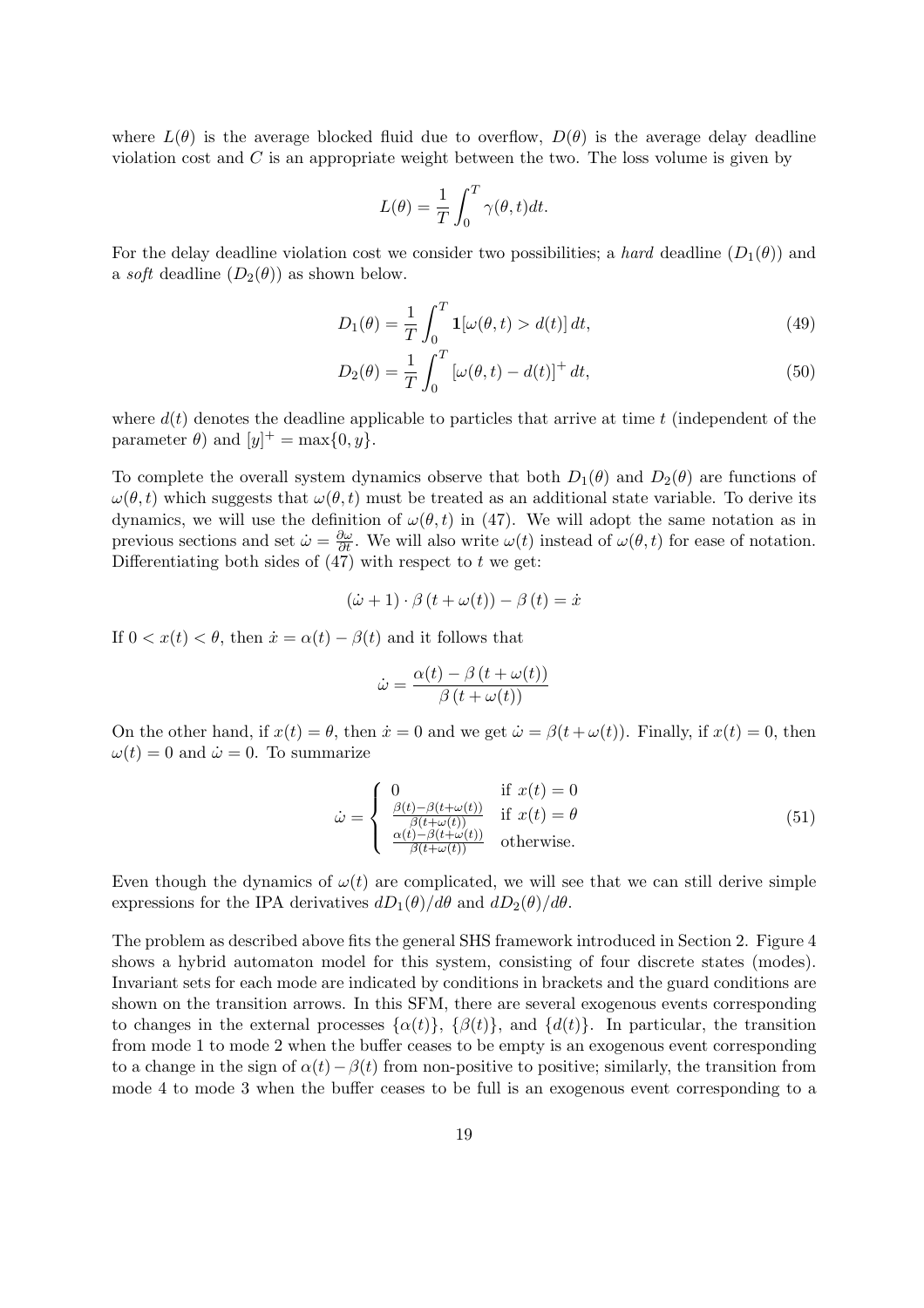

Figure 4: Hybrid automaton model for the system of Fig. 3

change in the sign of  $\alpha(t) - \beta(t)$  from non-negative to negative. The transition from mode 2 to mode 3 (or mode 3 to mode 2) may be exogenous if it is caused by a discontinuity in  $d(t)$ causing  $\omega(t) - d(t)$  to switch from non-positive to positive (or from positive to non-positive). On the other hand, it may be caused by the evolution of  $\omega(t)$  hitting the switching function  $\omega(t) = d(t)$ , in which case it is an endogenous event. Additional endogenous events are: (i) The event corresponding to the guard condition  $x = \theta$  being satisfied, *(ii)* The event corresponding to the guard condition  $x = 0$  being satisfied. We also note that this SFM contains no induced events.

A typical sample path of this system is shown in Fig. 5 (when  $\beta(t) = \beta$  and  $d(t) = d$ ). As



Figure 5: Typical system sample path.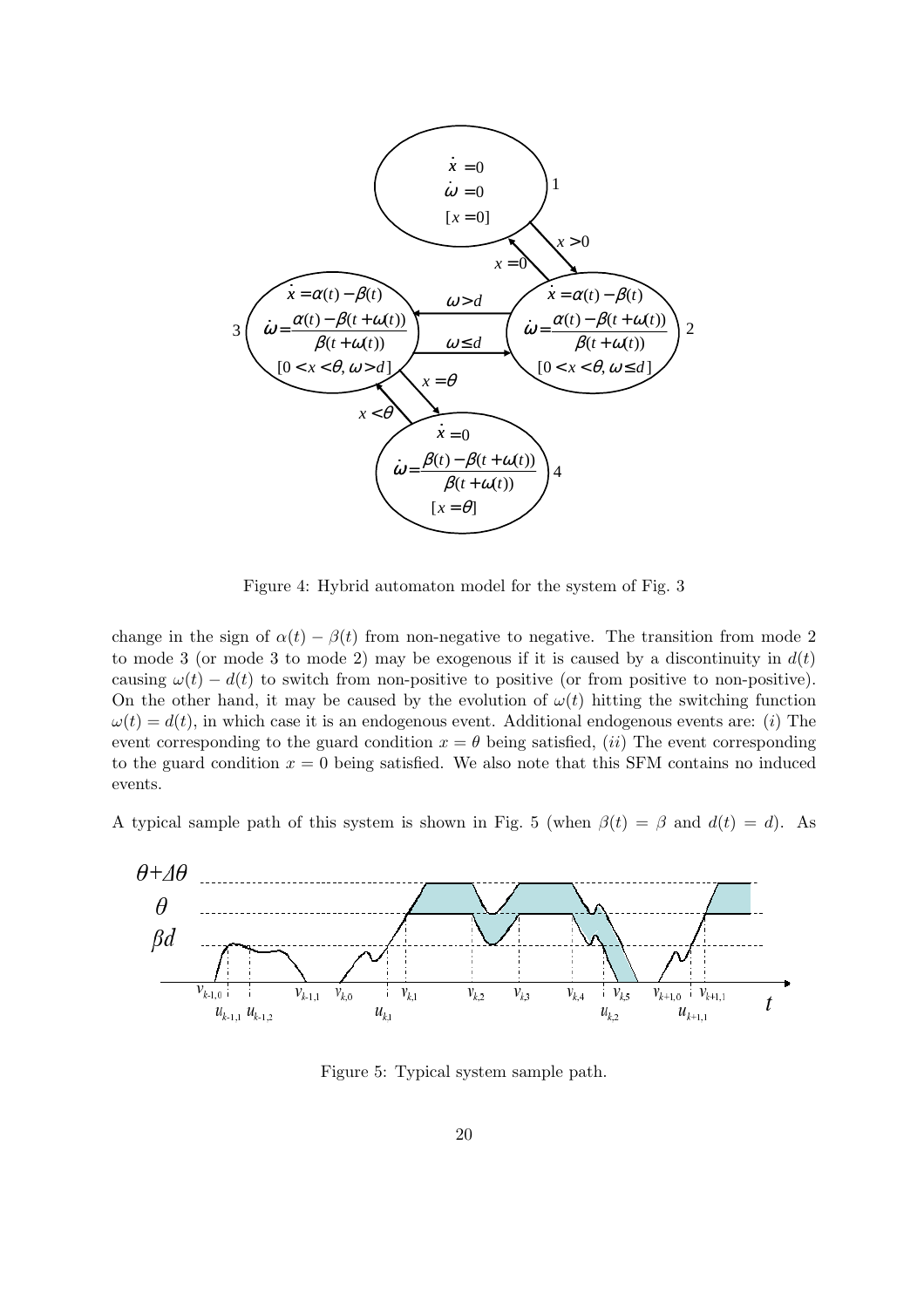already pointed out, the events "buffer ceases to be empty or full" seen in this sample path are exogenous; these correspond to transitions from mode 1 to 2 and from mode 4 to 3 in Fig. 4. On the other hand, the events "buffer becomes empty or full" are endogenous and depend on  $\theta$ ; these correspond to transitions from mode 3 to 1 and from mode 3 to 4 in Fig. 4. It is convenient to partition a sample path into  $B_T$  Non-Empty Periods (NEP), i.e., periods where  $x(\theta, t) > 0$ . The kth NEP (denoted as  $\mathcal{P}_k$ ) starts with the event "buffer ceases to be empty" at time  $t = v_{k,0}$ and ends with the event "buffer becomes empty" at time  $t = v_{k,S_k}$ , i.e.,  $\mathcal{P}_k = [v_{k,0}, v_{k,S_k})$ . In the kth NEP we also identify another  $(S_k - 1)$  points  $v_{k,j}$ ,  $j = 1, \dots, S_k - 1$  where the buffer either becomes full or ceases to be full. Note that  $v_{k,j}$  identifies the event "buffer becomes full", if  $j = 2i + 1$ , where  $i = 0, \dots, \frac{S_k - 1}{2}$  i.e., j is odd. Also, if  $j = 2i$ , i.e., j is even,  $v_{k,j}$  identifies the event "buffer ceases to be full". For completeness, we also define the empty periods as the maximal intervals such that  $x(\theta, t) = 0$ . In addition, we define boundary periods as the intervals during which  $x(\theta, t)$  is constant and equal to a boundary value, i.e., either empty  $(x(\theta, t) = 0)$ which correspond to the intervals  $(v_{k,S_k}, v_{k+1,0})$  or full  $(x(\theta, t) = \theta)$  which correspond to the intervals  $(v_{k,2i-1}, v_{k,2i})$ , where  $i = 1, \dots, \frac{S_k-1}{2}$ . Similarly, non-boundary periods are all periods such that  $0 < x(\theta, t) < \theta$ .

Next, we define the threshold function  $y(t)$ ,

$$
y(t) = \int_{t}^{t + d(t)} \beta(\tau) d\tau.
$$
 (52)

Thus, a fluid molecule that entered the buffer at  $t$  will experience a delay greater than its deadline  $d(t)$  if  $x(\theta, t) > y(t)$  (see (47)). Figure 5 shows an example where  $\beta(t) = \beta$  and  $d(t) = d$ are constant for all t, thus  $y(t) = \beta d$ , constant for all t. Observe that the condition " $\omega > d$ " in Fig. 4 is equivalent to the condition " $x > y$ ".

In addition, we define the sequence of event times  $\{u_{k,j}\}\$  such that the automaton of Fig. 4 switches between modes  $\mathcal{M} = 2$  and  $\mathcal{M} = 3$  for the jth time, during the kth NEP (see Fig. 5). During the kth NEP, this event may occur  $M_k$  times, i.e.,  $j = 1, \dots, M_k$  and by definition we let  $u_{k,0} = v_{k,0}$  and  $u_{k,M_k+1} = v_{k,S_k}$ , with the understanding that it is possible to have  $M_k = 0$ . Note that during the intervals  $(u_{k,2n-1}, u_{k,2n}), n = 1, \cdots, \frac{M_k}{2}$  the automaton is either in mode 3 or 4 and the condition " $\omega(t) > d(t)$ " is satisfied. Using the above notation, we can rewrite sample functions  $D_1(\theta)$  and  $D_2(\theta)$  as follows

$$
D_1(\theta) = \frac{1}{T} \sum_{k=1}^{B_T} \sum_{n=1}^{(M_k - 1)/2} (u_{k,2n} - u_{k,2n-1}).
$$
\n(53)

$$
D_2(\theta) = \frac{1}{T} \sum_{k=1}^{B_T} \sum_{n=1}^{(M_k - 1)/2} \int_{u_{k,2n-1}}^{u_{k,2n}} (\omega(t) - d(t)) dt.
$$
 (54)

Finally, we make the following assumptions regarding the processes  $\alpha(t)$ ,  $\beta(t)$  and  $d(t)$ .

**Assumption A1:** With probability 1,  $\alpha(t)$ ,  $\beta(t)$  and  $d(t)$  are piecewise constant functions independent of  $\theta$  with  $\alpha(t) < \infty$ ,  $\beta(t) < \infty$ , and  $d(t) < \infty$ .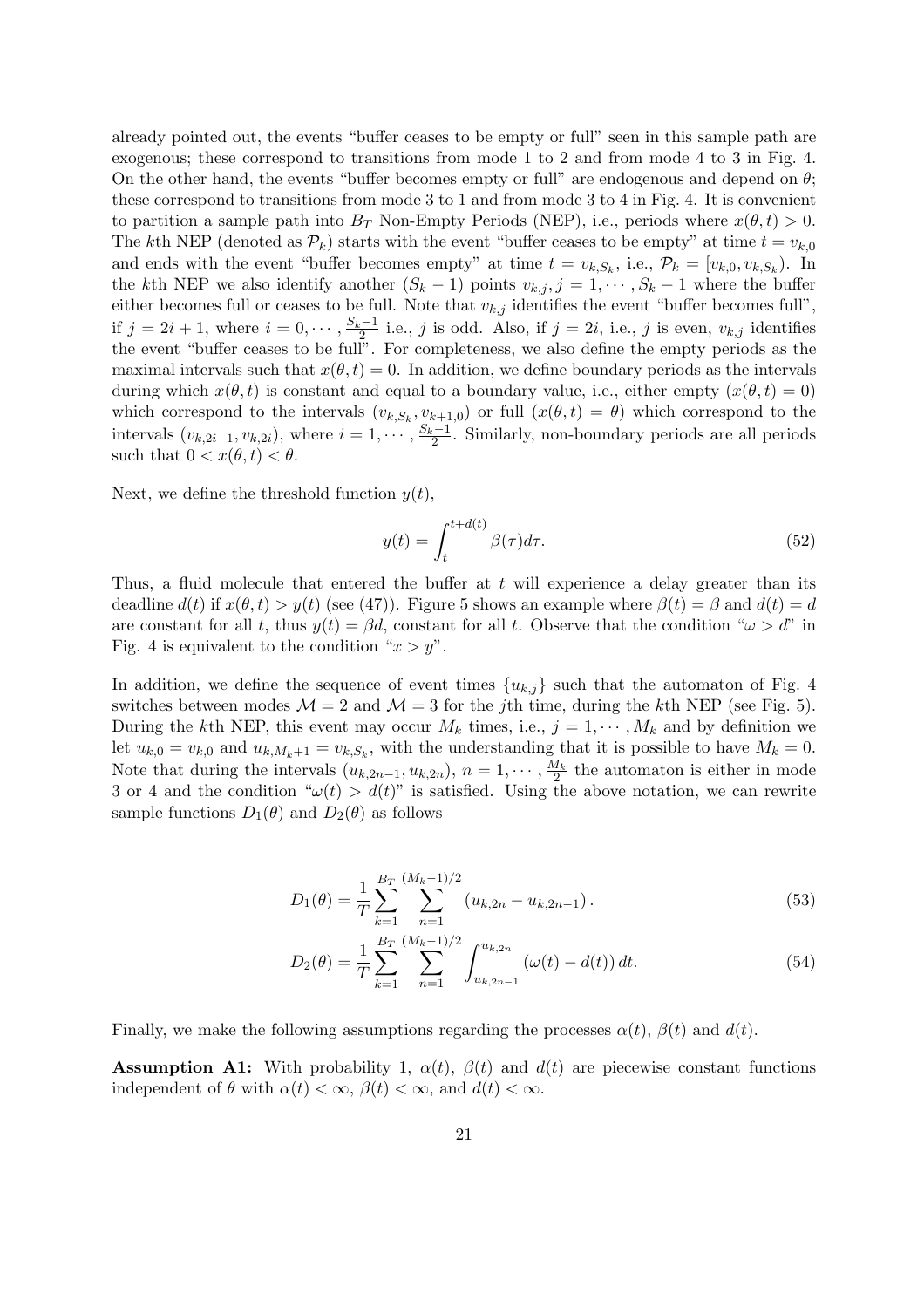**Assumption A2:** With probability 1, the processes  $\alpha(t)$ ,  $\beta(t)$ , and  $d(t)$  do not experience any discontinuity at exactly the same time.

By Assumption A1, we represent a flow rate as a piecewise continuous process, which allows us to approximate it with an arbitrarily large number of constant segments. Assumption A2 is a purely technical one allowing two events to occur concurrently with probability 0. Even if it is violated, one can perform IPA using one-sided derivatives. Given **A1** and **A2**, the process  $y(t)$ is piecewise continuous with  $0 \leq y(t) < \infty$ . The discontinuities of  $\beta(t)$  are not inherited by  $y(t)$ due to the integral in (52); however,  $y(t)$  may inherit the discontinuities of  $d(t)$ .

#### 4.1 Infinitesimal Perturbation Analysis (IPA)

As in the previous section, we shall use the notation:

$$
x'(t) \equiv \frac{\partial x(\theta, t)}{\partial \theta}, \ \omega'(t) \equiv \frac{\partial \omega(\theta, t)}{\partial \theta}, \ u'_{k,j} \equiv \frac{du_{k,j}}{d\theta}, \ v'_{k,j} \equiv \frac{dv_{k,j}}{d\theta}.
$$

**Lemma 4.1** At time  $t = u_{k,j}$ , the sample derivative of the delay with respect to  $\theta$ ,  $\omega'(t)$ , is given by

$$
\omega'(t) = \frac{x'(t)}{\beta(t + \omega(t))}.
$$

**Proof.** At  $t = u_{k,j}$ , (47) holds with  $0 < x(t) < \theta$ . Taking derivatives with respect to  $\theta$  in (47), we get

$$
\omega'(t)\beta(t+\omega(t)) + \int_{t}^{t+\omega(\theta,t)} \frac{\partial \beta}{\partial \theta} d\tau = x'(t)
$$

and since  $\beta(t)$  is independent of  $\theta$ , it follows that

$$
\omega'(t) = \frac{x'(t)}{\beta(t + \omega(t))}
$$

yielding the desired result. ■

Let us now consider all possible transitions in the kth NEP of a typical sample path. Clearly, exogenous events can have no effect on state variable or event time derivatives, so we concentrate on the three possible endogenous events.

1. At time  $u_{k,i}$  a transition from mode 2 to mode 3 (or from mode 3 to mode 2) takes place. If the transition is not due to a discontinuity in  $d(t)$  (which would be an exogenous event), then it is due to an endogenous event with switching function  $\omega(u_{k,j}) - d = 0$ . Applying (11) we get

$$
u_{k,j}' = -\left[\frac{\alpha(u_{k,j}^-) - \beta\left(u_{k,j}^- + d(u_{k,j}^-)\right)}{\beta\left(u_{k,j}^- + d(u_{k,j}^-)\right)}\right]^{-1} \omega'(u_{k,j}^-).
$$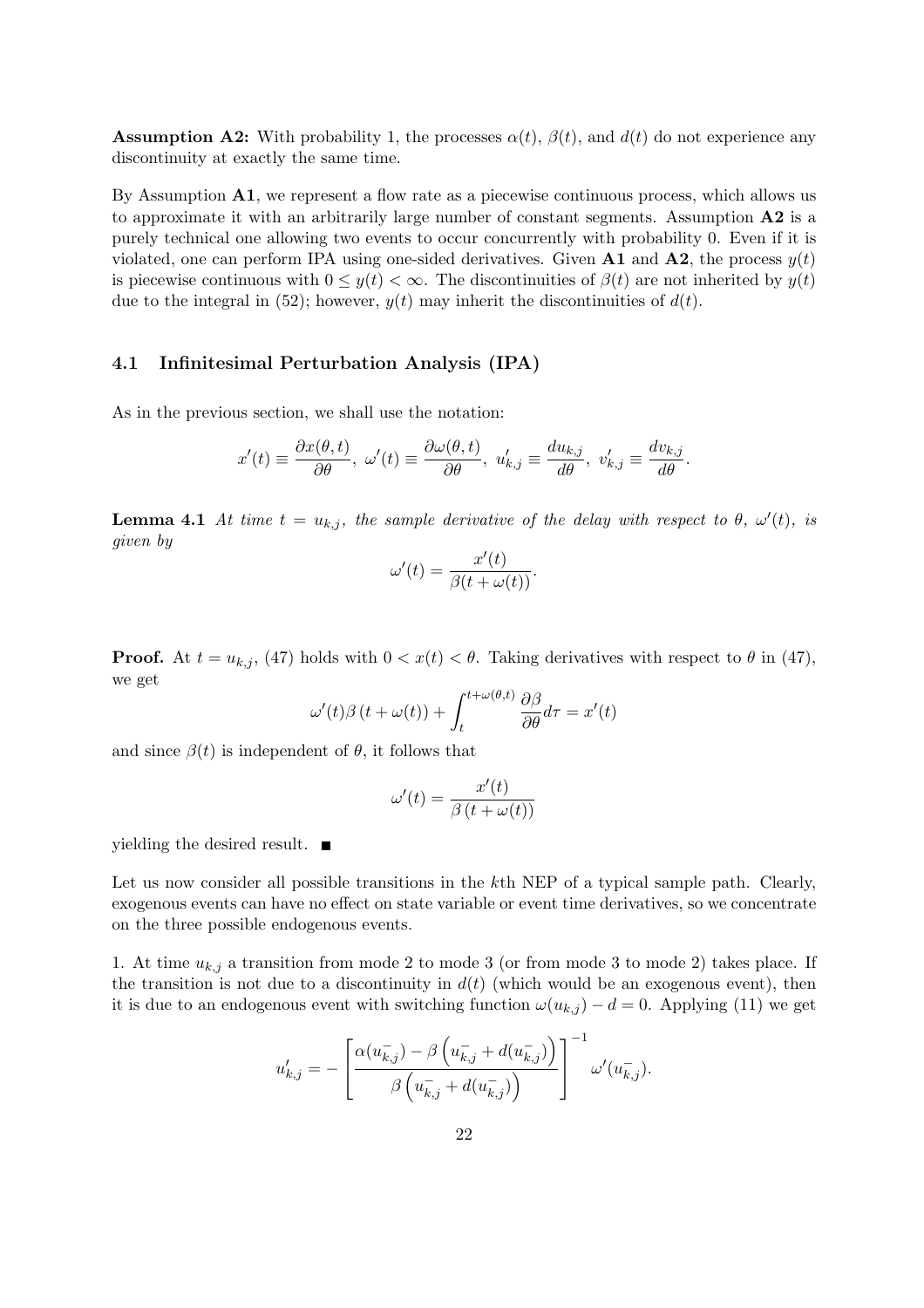Using Lemma 4.1 and recalling Assumption  $\mathbf{A2}$ , we get

$$
u'_{k,j} = \frac{-x'(u_{k,j}^-)}{\alpha(u_{k,j}) - \beta(u_{k,j} + d(u_{k,j}))}.
$$
\n(55)

.

.

Since the  $x(t)$  and  $\omega(t)$  dynamics remain unchanged in this transition, using (7), we have  $x'(u_{k,j}^+) = x'(u_{k,j}^-)$  and  $\omega'(u_{k,j}^+) = \omega'(u_{k,j}^-)$ .

2. At time  $v_{k,j}$  with  $j = 2i + 1$ ,  $i = 0, \dots, \frac{S_k - 1}{2}$  a transition from mode 3 to mode 4 takes place with switching function  $x(v_{k,j}) - \theta = 0$ . Applying (11) we get

$$
v'_{k,j} = -\frac{x'(v_{k,j}^-) - 1}{\alpha(v_{k,j}^-) - \beta(v_{k,j}^-)}
$$

In addition, applying (7) gives

$$
x'(v_{k,j}^+) = x'(v_{k,j}^-) + \left[ \alpha(v_{k,j}^-) - \beta(v_{k,j}^-) \right] v_{k,j}'
$$

and combining the two equations implies that

$$
x'(v_{k,j}^+) = 1.\t\t(56)
$$

3. At time  $v_{k,S_k}$  a transition from mode 2 to mode 1 takes place with switching function  $x(v_{k,S_k}) = 0$ . Applying (11) we get

$$
v'_{k,S_k}=\frac{-x'(v_{k,S_k}^-)}{\alpha(v_{k,S_k}^-)-\beta(v_{k,S_k}^-)}
$$

In addition, applying (7) gives

$$
x'(v_{k,S_k}^+) = x'(v_{k,S_k}^-) + \left[\alpha(v_{k,S_k}^-) - \beta(v_{k,S_k}^-)\right]v_{k,S_k}'
$$

and combining the two equations implies that

$$
x'(v_{k,S_k}^+) = 0.\t\t(57)
$$

It follows from (56) and (57) that  $x'(t)$  always resets to 0 at the end of a NEP and then switches to 1 with every "buffer becomes full" event if one occurs during a NEP.

Let us define

$$
u_{k,j}^* = \max\{v_{k,2i} : v_{k,2i} < u_{k,j}, \ k = 1, 2, \cdots, \ i = 0, 1, \cdots, \ j = 1, 2, \cdots\}
$$

to be the most recent event "buffer ceases to be either full or empty" that occurred just before  $t = u_{k,i}$ . We can then establish the following result.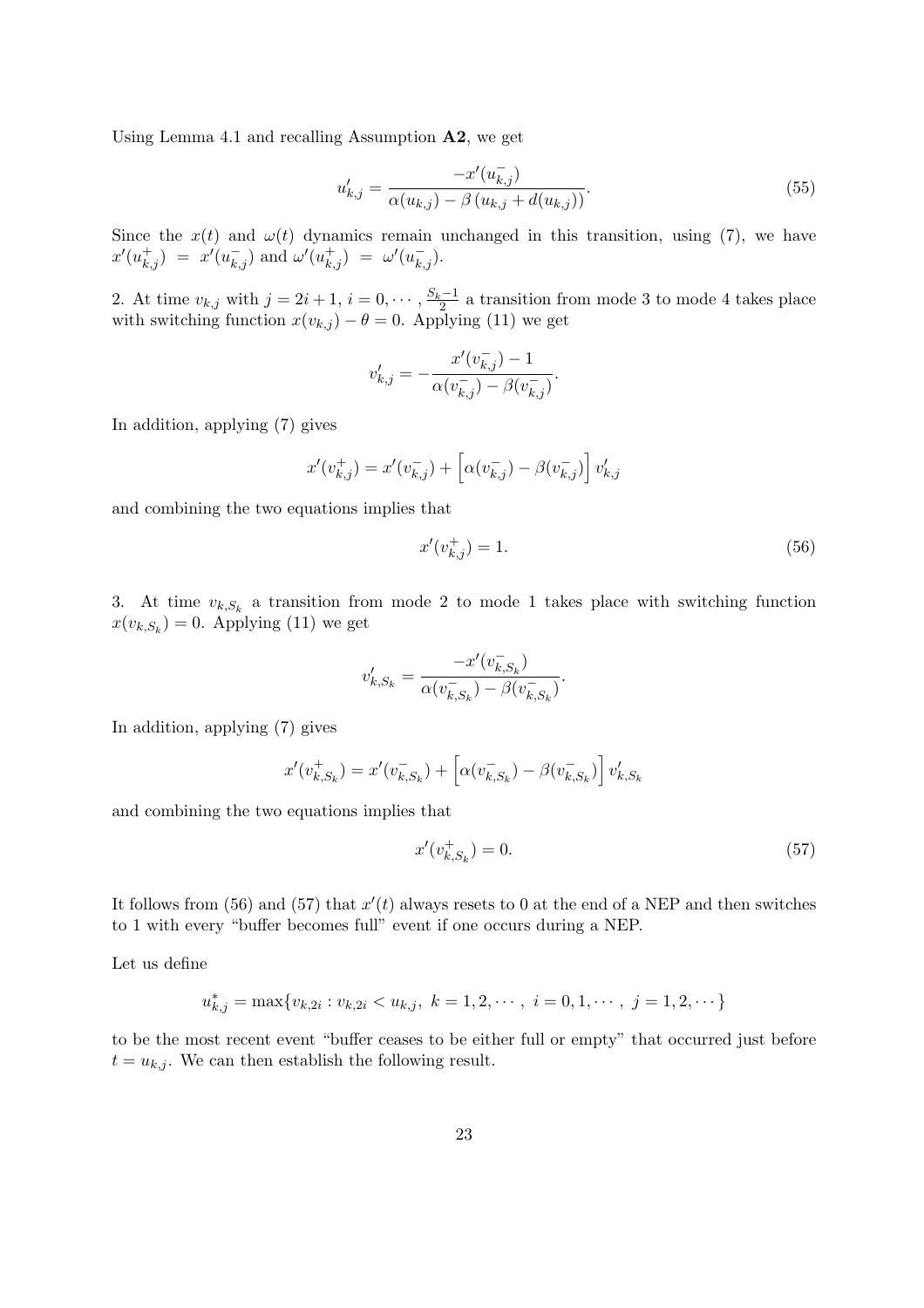**Lemma 4.2** Let  $S_T$  be the finite set of all time instants where  $d(t)$  experiences a discontinuity in the interval  $[0, T]$ . Then

$$
u'_{k,j} = \begin{cases} \frac{-1}{\alpha(u_{k,j}) - \beta(u_{k,j} + d(u_{k,j}))} & \text{if } x(u^*_{k,j}) = \theta, \ u_{k,j} \notin S_T \\ 0 & \text{otherwise} \end{cases}
$$
(58)

**Proof.** First, as already pointed out, if  $u_{k,j} \in S_T$  then the event at  $u_{k,j}$  is exogenous, hence  $u'_{k,j} = 0$ . Next, consider (55). There are two cases: (i) If  $u^*_{k,j}$  is such that  $x(u^*_{k,j}) = 0$ , then by (57) we have  $x'(u_{k,j}^*) = 0$ , therefore,  $u'_{k,j} = 0$ , and *(ii)* If  $u_{k,j}^*$  is such that  $x(u_{k,j}^*) = \theta$ , then by (56) we have  $x'(u_{k,j}^*) = 1$ , therefore,  $u_{k,j}^{\prime\prime} = -1/[\alpha(u_{k,j}) - \beta(u_{k,j} + d(u_{k,j}))]$  and the result follows. ■

Now we are ready to derive the IPA estimators for the performance metrics of interest  $D_1(\theta)$ and  $D_2(\theta)$ . For the IPA estimator of  $L(\theta)$  the reader is referred to [6].

**Lemma 4.3** The sample derivative of  $D_1(\theta)$  with respect to  $\theta$  is given by

$$
D_1'(\theta) = \sum_{k=1}^{B_T} \sum_{n=1}^{(M_k-1)/2} \left[ -\frac{\mathbf{1}\Big[x(u_{k,2n}^*) = \theta\Big]}{\alpha(u_{k,2n}) - \beta(u_{k,2n} + d(u_{k,2n}))} + \frac{\mathbf{1}\Big[x(u_{k,2n-1}^*) = \theta\Big]}{\alpha(u_{k,2n-1}) - \beta(u_{k,2n-1} + d(u_{k,2n-1}))} \right]
$$

The proof follows easily by differentiating (53) and then substituting the result from Lemma 4.2. Next, the question that arises is how one can compute  $D'_{1}(\theta)$ . Assuming that one has a way of estimating the instantaneous arrival and service rates, the only information missing is the time instants  $u_{k,n}$  which are the arrival times of certain "molecules" that will violate the delay threshold. As described in detail in Section 4.3, this is easily doable in a DES setting.

**Lemma 4.4** Assuming  $\beta(t) = \beta$  constant, the sample derivative of  $D_2(\theta)$  is given by

$$
D_2'(\theta) = \frac{1}{\beta} \sum_{k=1}^{B_T} \sum_{n=1}^{(M_k - 1)/2} \int_{u_{k,2n-1}}^{u_{k,2n}} x'(\theta, t) dt
$$

where each integral  $I_{u_{k,2n-1}}^{u_{k,2n}} = \int_{u_k}^{u_{k,2n}}$  $\int_{u_{k,2n-1}}^{u_{k,2n}} x'(t)dt$  is evaluated depending on the value of  $v_{k,1}$  as follows.

- If  $u_{k,2n} < v_{k,1}$ , then  $I_{u_{k,2n-1}}^{u_{k,2n}} = 0$ .
- If  $u_{k,2n-1} < v_{k,1} < u_{k,2n}$ , then  $I_{u_{k,2n-1}}^{u_{k,2n}} = u_{k,2n} v_{k,1}$ .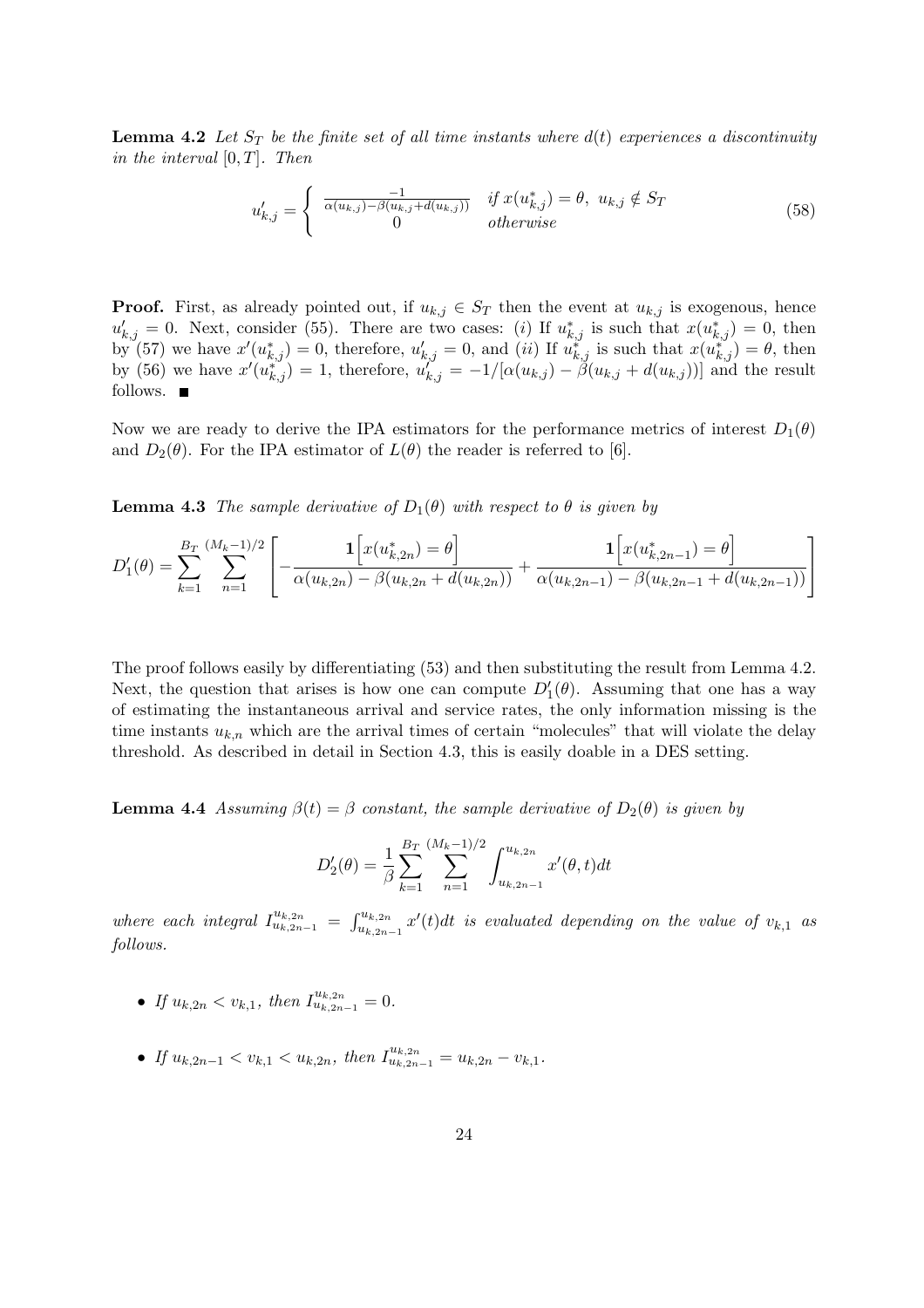• If  $v_{k,1} < u_{k,2n-1}$ , then  $I_{u_{k,2n-1}}^{u_{k,2n}} = u_{k,2n} - u_{k,2n-1}$ .

The proof follows easily by differentiating (54) and then substituting the results from Lemma 4.1 (by definition, for all points  $u_{k,j}$ ,  $\omega(u_{k,j}) - d(u_{k,j}) = 0$ ). Note that this sample derivative is again very easy to implement. It simply consists of an accumulator (double sum) of time intervals as indicated by the three considered cases. This result holds also for time varying  $d(t)$ , however, if  $\beta(t)$  is also time varying, then some numerical integration may be needed (see Lemma 4.1).

An important observation from both Lemmas 4.3 and 4.4 is that the IPA derivatives for the two metrics  $D_1(\theta)$  and  $D_2(\theta)$  do not require any knowledge of delay  $\omega(t)$  which was used for modeling purposes but ultimately it is not involved in the IPA evaluation. The IPA evaluation depends only on detecting "buffer full" and "buffer empty" events and their times,  $y = \beta d$  events and their times  $u_{k,j}$  and also  $\alpha(u_{k,j}) - \beta(u_{k,j} + d(u_{k,j}))$ . The latter may be a little difficult to obtain in a SFM setting, however, as mentioned earlier, in a DES all these quantities can be easily evaluated (see Section 4.3).

#### 4.2 Unbiasedness

In this section we show that the IPA estimators derived in the previous section are unbiased. To show the unbiasedness property we make the following mild assumptions.

**Assumption A3:** Let  $\tau_1, \dots, \tau_M$  be the time instants when the net inflow process  $\alpha(t) - \beta(t)$ changes value, and let  $R_i = \alpha(\tau_i) - \beta(\tau_i)$ ,  $i = 1, \dots, M$ . Assume that  $R_{min} \leq R_i \leq R_{max}$  and that there exists  $\mathcal{R} < \infty$  such that the pdf of  $R_i$  satisfies  $f_{R_i}(r) \leq \mathcal{R} < \infty$  for all  $R_{min} < r <$  $R_{max}$ .

**Assumption A4:** Let  $X_i = x(\theta, \tau_i)$ ,  $i = 1, \dots, M$  where  $\tau_i$  is defined in Assumption A3. Assume that the pdf of  $X_i$  satisfies  $f_{X_i}(X_i) \leq P \lt \infty$  for all  $0 \leq X_i \leq \theta$ . Also, assume that, for some  $\epsilon > 0$ ,  $f_{X_i}(X_i) = 0$  for all  $X_i$  such that  $|X_i - y(\tau_i)| < \epsilon$ .

Assumption A3 is a mild condition requiring that rates do not become infinite, which is expected in practice and can obviously be verified. Assumption A4 is a technical condition that does not allow the net inflow process to change rate exactly (or arbitrarily close) to points where  $x(\theta, t) = y(t).$ 

**Theorem 4.1** Under assumptions  $A1-A4$ , the sample derivative of Lemma 4.3 is unbiased with respect to the objective function (49).

**Proof.** Existence is guaranteed by Assumptions **A1** and **A2**. Therefore, we only need to show Lipschitz continuity of  $D_1(\theta)$ . Lipschitz continuity can be shown using the mean value theorem. For  $D_1(\theta)$ , let  $\theta < \bar{\theta} < \theta + \Delta\theta$  such that

$$
\frac{dD_1(\bar{\theta})}{d\theta} = \frac{D_1(\theta + \Delta\theta) - D_1(\theta)}{\Delta\theta}.
$$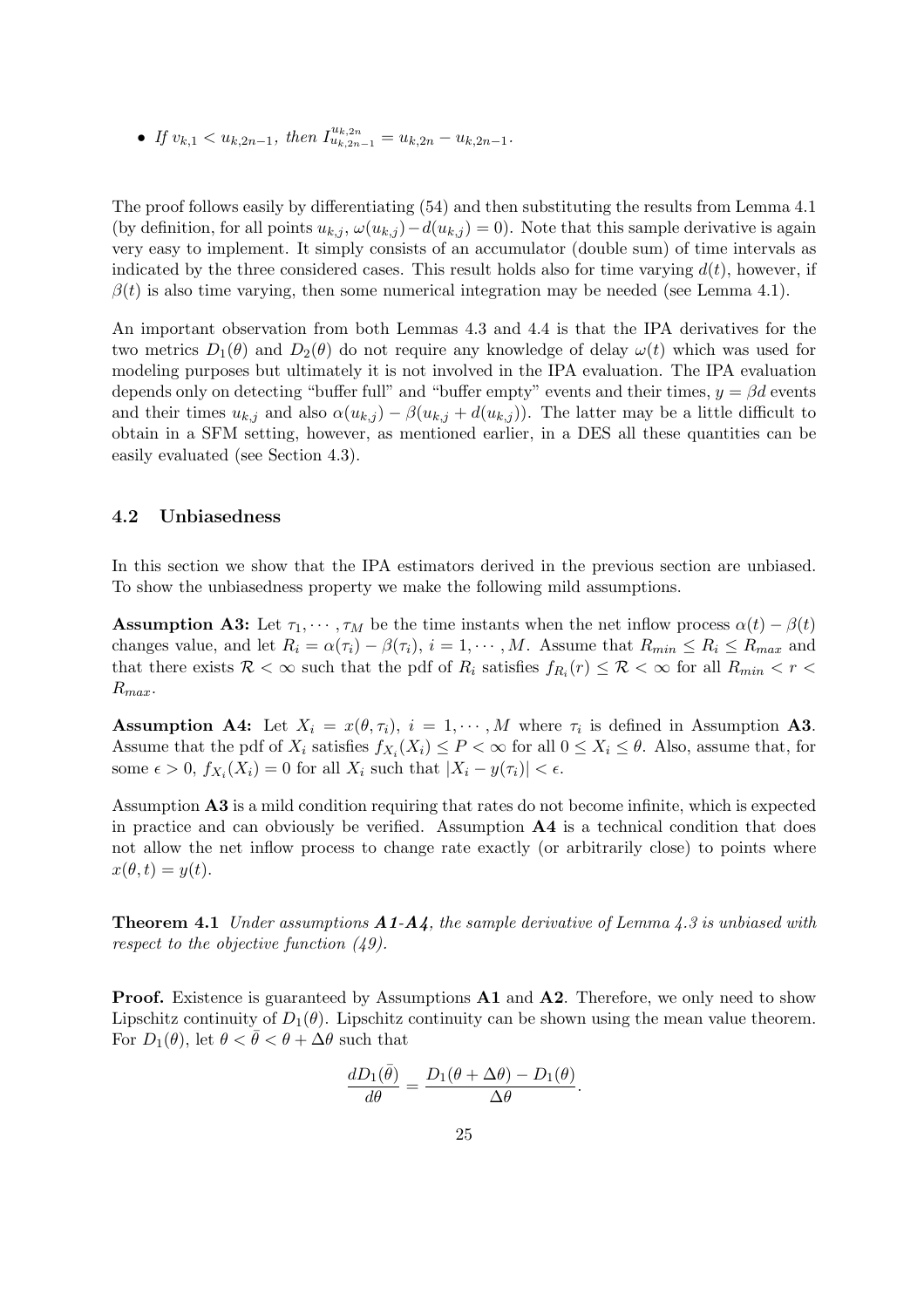Thus we need to show that  $\frac{dD_1(\bar{\theta})}{d\theta}$  is bounded by a random variable Q with  $E[Q] < \infty$ . From Lemma 4.3, by simply re-indexing all terms, we get

$$
D'_1(\theta) = \sum_j \frac{\mathbf{1}\Big[x(u_j^*; \theta) = \theta\Big]}{|\alpha(u_j) - \beta(u_j + d(u_j)|)}
$$

During any interval  $I_i = [\tau_i, \tau_{i+1}), i = 0, \cdots, M-1$ , the net inflow rate  $R_i$  is constant for all  $t \in I_i$ . Thus, we can rewrite

$$
D_1'(\theta) = \sum_{k=1}^M \frac{\mathbf{1}[C_k]}{R_k} \equiv \sum_{k=1}^M G_k
$$
\n(59)

where  $C_k$  is the event that  $x(t_0; \theta) = y(t_0)$  for some  $t_0 \in I_k$ , and  $\mathbf{1}[C_k]$  is the indicator function that takes the value 1 if the event occurred during  $I_k$  and 0 otherwise. Note that during any  $I_k$  only a single  $C_k$  event can occur since during the interval the net inflow is constant. The random variable  $G_k$  is defined so that  $G_k = \frac{\mathbf{1}[C_k]}{R_k}$  $\frac{|C_k|}{R_k}$ . Then,

$$
E\left[G_k\right] = E_{X_k}\left[E_{R_k}\left[G_k\left[G_k\left|R_k, X_k\right]\right]\right|X_k\right] \tag{60}
$$

and each term is computed next assuming  $l_k$  is the length of the intervals  $I_k$  obviously bounded by  $l_k \leq T$ .

$$
E_{G_k}[G_k|R_k, X_k] = \frac{1}{R_k} \Pr\{1[C_k] = 1 \mid R_k, X_k\}
$$
  
=  $\frac{1}{R_k} \Pr\{|X_k - y(\tau_k)| < R_k * l_k \mid R_k, X_k\}$   
=  $\frac{1}{R_k} \Pr\{R_k > \frac{|X_k - y(\tau_k)|}{l_k} \mid R_k, X_k\}$   
=  $\begin{cases} \frac{1}{R_k} & \text{If } R_k > \frac{|X_k - y(\tau_k)|}{l_k} \\ 0 & \text{otherwise} \end{cases}$ 

$$
E_{R_k} [E_{G_k} [G_k | R_k, X_k] | X_k] = \int_{\frac{|X_k - y(\tau_k)|}{l_k}}^{R_{max}} \frac{1}{r} f_{R_k}(r) dr
$$
  

$$
\leq \mathcal{R} \left( \ln(R_{max}) - \ln \left( \frac{|X_k - y(\tau_k)|}{l_k} \right) \right)
$$
  

$$
\leq Z(\epsilon) < \infty
$$

where  $Z(\epsilon)$  is some constant that depends only on T and  $\epsilon$  and we have used Assumptions A3 and A4. Finally, again by A4,

$$
E_{X_k} [E_{R_k} [E_{G_k} [G_k | R_k, X_k]] | X_k] \le \int_0^{\theta} Z(\epsilon) f_{X_k}(x) dx
$$
  

$$
\le \theta \cdot P \cdot Z(\epsilon) < \infty.
$$

Thus, from (59),  $D'_1(\theta)$  is bounded by a random variable Q with  $E[Q] < M \cdot \theta \cdot P \cdot Z(\epsilon) < \infty$ .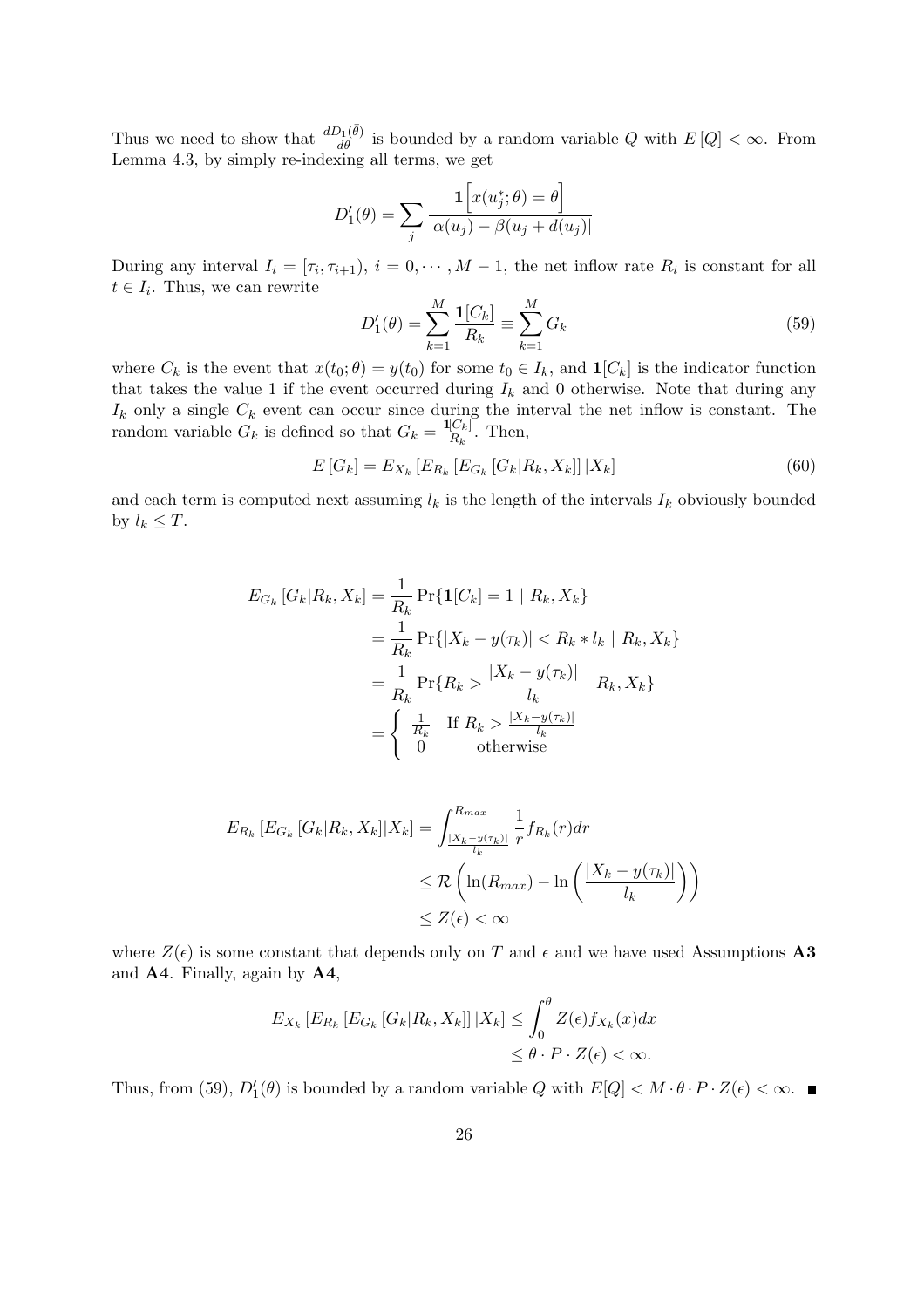**Theorem 4.2** Under assumptions  $A1-A2$ , the sample derivative of Lemma 4.4 is unbiased with respect to the objective function (50).

The proof is similar to the proof of Theorem 4.1. Note that the sample derivative terms in Lemma 4.4 do not have the  $R_k$  at the denominator, thus one can easily show that the sample derivative is bounded without requiring Assumptions A3 and A4.

#### 4.3 Simulation Results

In this section we consider an "actual" DES and present simulation results where we use the IPA estimators obtained using the "equivalent" SFM. However, the estimators are computed using information observed from the sample path of the DES. In this real DES, tasks arrive according to a generally unknown stochastic process and are placed in the queue that operates according to a First In First Out (FIFO) policy. Associated with every task is a deadline and a service time, each taken from some distribution. Note that, since this is a DES, the state  $x(\cdot)$ takes only integer values and the concept of sample derivative may not be well defined (or it may be zero). To distinguish them from the SFM quantities, in this section we denote the state by  $X(\cdot)$  and the buffer capacity by K and allow them to take real values. In the DES setting, the objective functions of interest are given below

$$
\tilde{L}(K) = \frac{1}{N_T} \sum_{n=1}^{N_T} \mathbf{1}[X(A_n; K) = K]
$$
\n(61)

$$
\tilde{D}_1(K) = \frac{1}{N_T} \sum_{n=1}^{N_T} \mathbf{1}[B_n - A_n > \mathcal{B}_n] \tag{62}
$$

$$
\tilde{D}_2(K) = \frac{1}{N_T} \sum_{n=1}^{N_T} \left[ B_n - A_n - B_n \right]^+ \tag{63}
$$

where we used the  $\tilde{\cdot}$  notation to emphasize that these functions are with respect to the DES.  $A_n$  and  $B_n$  are, respectively, the arrival and departure times of task n and  $B_n$  is the associated deadline.  $N_T$  is the number of tasks that arrived in the interval [0, T]. In the DES context, one needs to find  $K^*$  that minimizes an objective function of the form  $(48)$ .

Since there are no closed form solutions for the required derivatives, we compare the obtained sample derivatives with the corresponding finite differences  $\Delta W(K) = W(K+1) - W(K)$  where W corresponds to the performance metric of interest  $(D_1(K)$  or  $D_2(K)^1$ ). We point out that the finite difference is not necessarily an accurate estimate of the required derivatives and it may have significant error at points where the objective function is non-linear. However we use it as an approximate estimate since there are no analytical results. Another important point is that, in order to obtain a single estimate using finite differences, one needs to observe the system under two different parameters  $K$  and  $K + 1$ . The great advantage of the IPA approach is that the estimate is obtained by observing the system under a *single* parameter  $K$ . Thus the IPA approach is more appropriate for on-line parameter optimization.

 $\overline{L(K)}$  is not treated here since it was covered extensively in [6].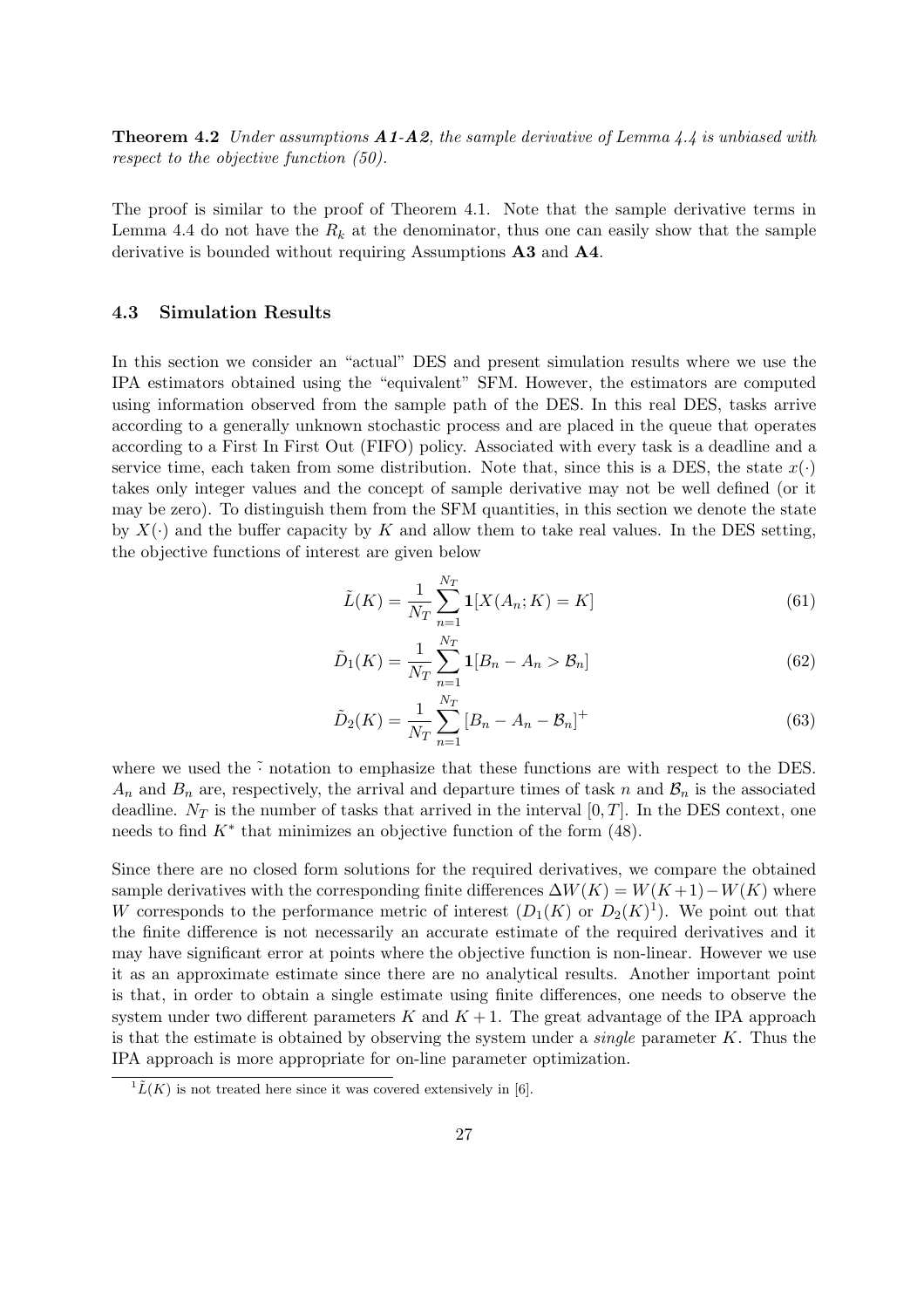Recall that the SFM is used to derive performance sensitivity estimates which cannot be obtained in the actual DES, in order to drive the optimization scheme (4) for the original DES. To evaluate the IPA estimators in Lemma 4.3 and Lemma 4.4, we need to identify all events defined in the SFM with observable events in the DES sample path. For exogenous events, we monitor changes in arrival rates  $\alpha(t)$  and  $\beta(t)$  through simple rate estimators; if  $|\alpha(t) - \alpha(t - \delta)| > \epsilon$  for some small  $\delta$  and adjustable  $\epsilon$ , we detect such changes and similarly for  $\beta(t)$ . For endogenous events, we simply observe when the queue becomes full or empty. One difficulty in identifying endogenous events is that we have to recognize that in a DES the queue content may "chatter" near K. For example, suppose at time t the queue is full, i.e.,  $X(t) = K$ , although the interarrival time mean is less than the interdeparture time mean; this means the arrival rate is larger than the output rate, yet it is still possible that for some sample path the departure event will happen first at time  $t_1 > t$ , so that  $X(t_1) = K - 1 < K$ . However, from the comparison of input and output rates, we know that in the SFM the system does not actually leave  $\theta$  at  $t_1$ . Moreover, suppose at  $t_2 > t_1$  an arrival event occurs which brings X back to K; then, based on our previous analysis, since the system *does not* actually leave mode 4 at  $t_1$ , the event at  $t_2$  should not be considered as an endogenous event. Thus, during the interval  $[t, t_2]$ , the queue length of the actual DES "chatters" around the threshold level. However, in the SFM, the system remains in mode 4 during this period. Then, the question is how to identify the start and end of a "full buffer period". We resolve this issue by comparing the service rate  $\beta(t)$  and arrival rate  $\alpha(t)$ as measured on the actual DES sample path. Then, we can identify a "full buffer period" as starting at  $\tau_k$ , if  $X(\tau_{k-1}) < K$ ,  $X(\tau_k) = K$ , and  $\beta(\tau_k) < \alpha(\tau_k)$ ; similarly, we detect the end of this period at  $\tau_k$ , if  $X(\tau_{k-1}) = K$ ,  $X(\tau_k) < K$ , and  $\beta(\tau_k) > \alpha(\tau_k)$ . Finally, as mentioned in the last section, events at times  $u_{k,j}$  can be identified by applying timestamps on tasks such that event time  $u_{k,2n+1}, k = 1, 2, \cdots, n = 0, 1, \cdots$  is the arrival time of the task that violated the delay threshold constraint following a task that did not violate its constraint; whereas event time  $u_{k,2n}, n = 1, 2, \dots$ , is the arrival time of a task that arrived after  $u_{k,2n-1}$  but did not violate the deadline constraint.

Finally, even though the estimator in Lemma 4.2 is provably unbiased (for SFM-based objective functions), in practice there could be numerical problems introduced by the fact that the difference in its denominator may be close to zero over some time intervals. To avoid such numerical issues, we use the following heuristic for the computation of  $\tilde{D}'_1(\theta)$  at the expense of a small bias.

$$
\tilde{D}'_1(\theta) = \frac{1}{N_T} \sum_k \sum_n \left[ \frac{\mathbf{1}\left[x(u^*_{k,2n}) = K\right]}{c + |\alpha(u_{k,2n}) - \beta|} + \frac{\mathbf{1}\left[x(u^*_{k,2n-1}) = K\right]}{c + |\alpha(u_{k,2n-1}) - \beta|} \right]
$$
\n(64)

where c is a small constant and for the purposes of the results presented next,  $c = 0.2$ . This constant is used to prevent numerical problems when A3 is violated in practice, thus it does not allow the denominator to become very close to 0. Note that in some cases, it is possible that the estimator of  $\alpha(u) - \beta(u)$  may become very small and, as a result, the estimated u' may dominate the value of the double sum (especially when the observation interval is not very long). The introduction of c may introduce a small bias in the estimation however, it does prevent a single term of the double sum to dominate its value. Also note that the use of absolute values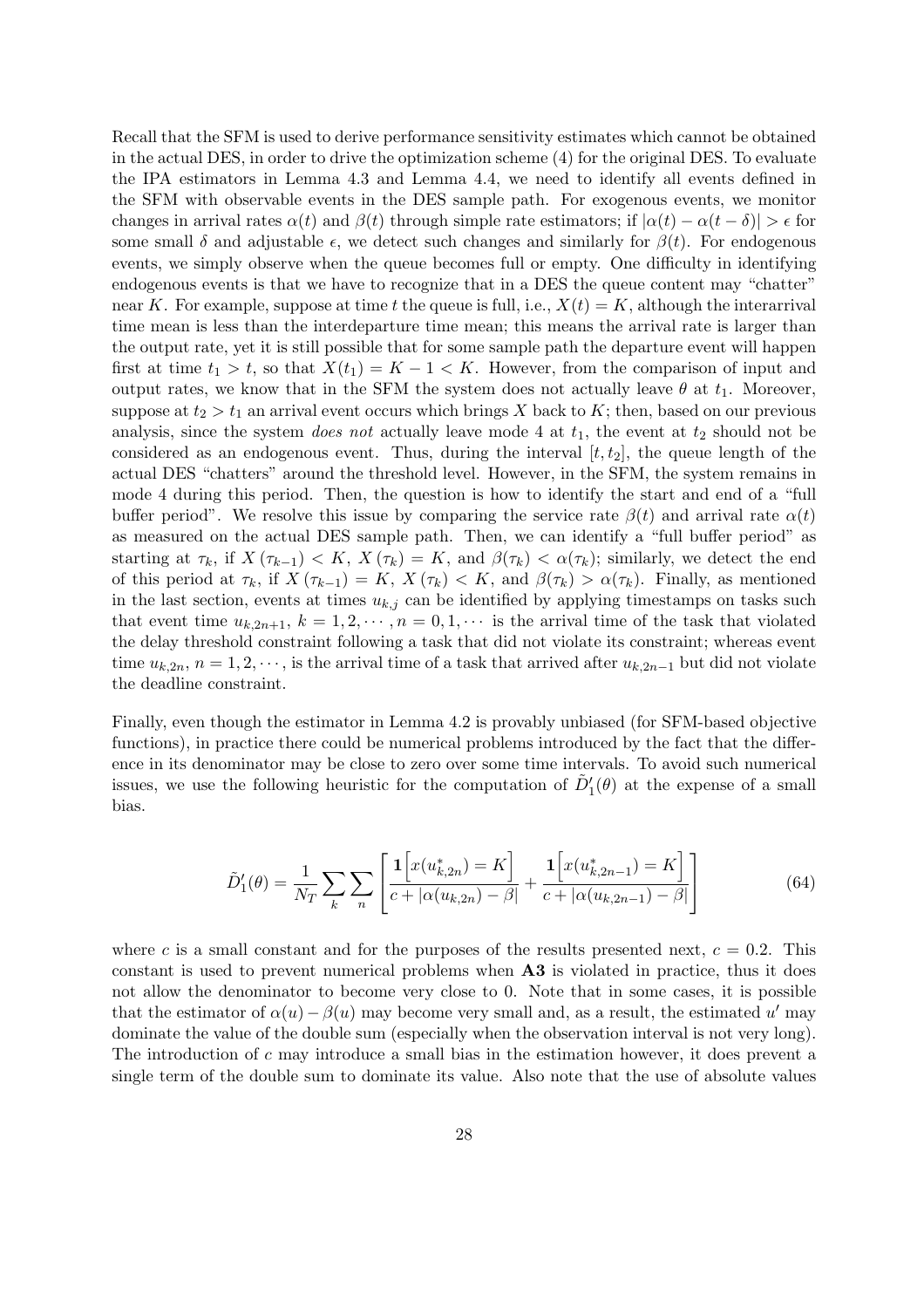is also justified because at points  $u_{k,2n}$ ,  $\alpha(u_{k,2n}) < \beta$  and at points  $u_{k,2n-1}$ ,  $\alpha(u_{k,2n-1}) > \beta$ ,  $n = 1, 2, \cdots$  (for simplicity, for all scenarios we use a constant  $\beta$ ).

In the first scenario, we assume that a source is generating tasks according to a Poisson process with rate 50 tasks per second. The service time of each task is 18ms fixed. Furthermore, each task is marked with a deadline which is also deterministic and equal to 90ms.



Figure 6: Sample derivatives with respect to the buffer size for Scenario 1.

Fig. 6(a) presents the normalized estimate  $\tilde{D}'_1(\theta)$  as computed from data observed from the sample path of the system described in scenario 1. Furthermore, the figure shows the normalized estimate of  $D'_{1}(K)$  computed using forward finite differences. Fig. 6(b) presents the normalized estimate  $\tilde{D}'_2(\theta)$  again for scenario 1 together with the corresponding normalized estimate of  $D'_{2}(K)$  computed using finite differences. The results presented in Fig. 6 correspond to the average of 30 sample paths of 1 hour simulated time. Notice that for small buffer sizes, no task experiences any deadline violation and therefore both objectives (and their corresponding derivatives/finite differences) are 0.

In the second scenario, it is assumed that the source is generating tasks according to a Markov Modulated Poisson Process. At each state, the source generates tasks according to a Poisson process with rate  $\lambda$  where  $\lambda$  is a random variable uniformly distributed between 33 and 100 tasks per second. The times when the source switches its rate are exponentially distributed with mean 1 second. The service time of each task is again deterministic and equal to 20ms. Finally, the completion deadline of each task is a random variable uniformly distributed between 100 and 300ms.

Figure 7(a) presents the normalized estimate  $\tilde{D}'_1(\theta)$  as computed from data observed from the sample path of the system described in scenario 2. The figure also shows the normalized estimate of  $D'_1(K)$  computed using finite differences. Fig. 7(b) presents the normalized estimate  $\tilde{D}'_2(\theta)$ for scenario 2 together with corresponding finite difference estimate. The results presented in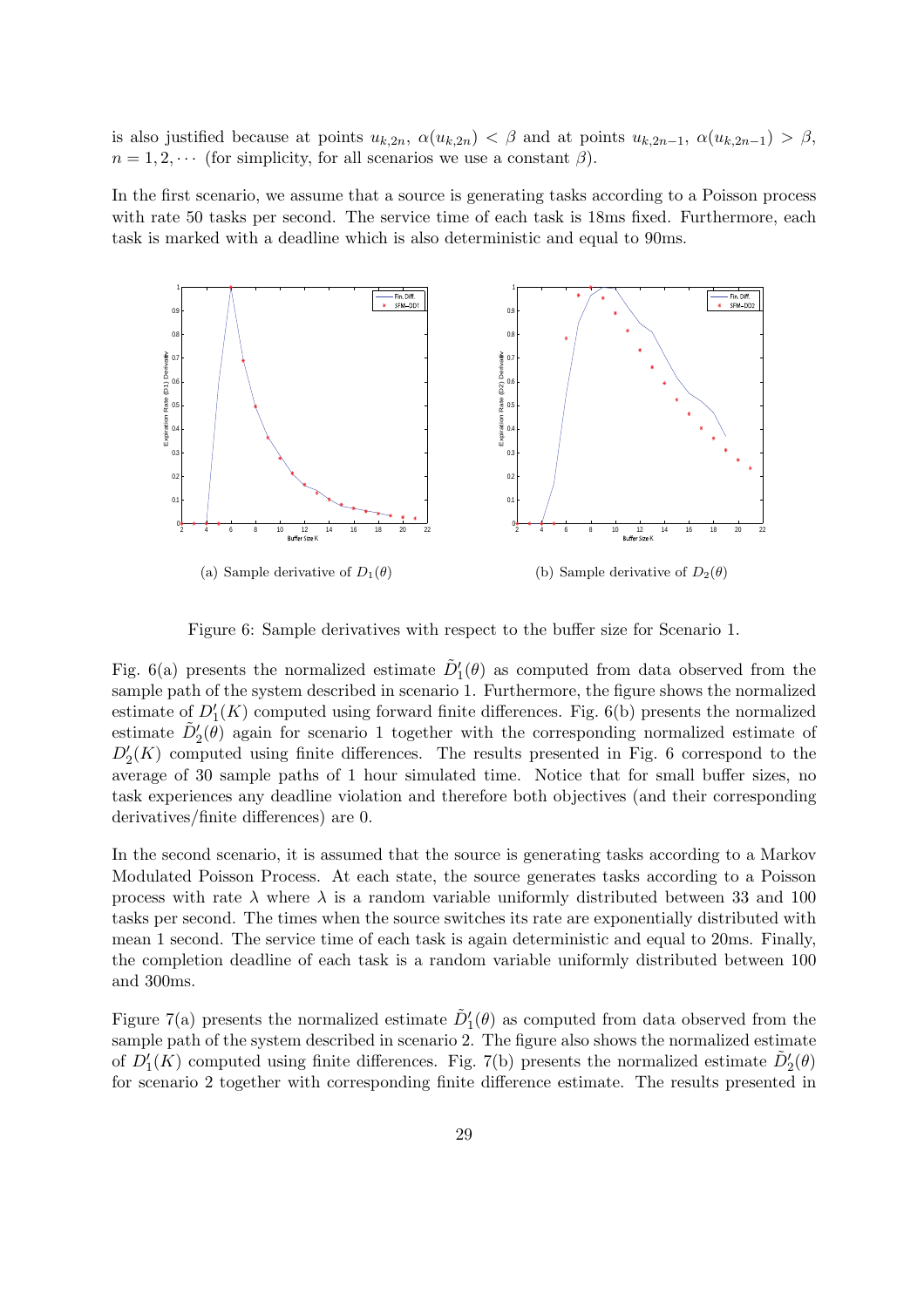

Figure 7: Sample derivatives with respect to the buffer size for Scenario 2.

Fig. 7 are from a single sample path, 5 hours of simulation time long.

Figure 8 shows an example of applying our IPA estimates and (4) in optimizing the buffer threshold of a queueing system (again, in the "actual" DES setting). The objective function is of the form (48), and its accurate estimate is obtained by exhaustive simulation averaged over 100 sample paths for about 4 hours. Note that this estimate is obtained separately beforehand and it is not used in the optimization process. This gives an optimal point  $K^* = 6$ . For this example, tasks arrive according to a Markov Modulated Poisson Process, with mean interarrival time uniformly distributed on [0.6 sec, 1.4 sec]. Service times and delay thresholds are also piecewise constant random processes with means 0.9 sec and 3.5 sec respectively. The two trajectories labeled "optimization" are results of implementing (4) using gradient estimates obtained through IPA on a single sample path with different starting points. We can see that each converges to a point sufficiently close to the "true" optimum, illustrating the effectiveness of our method. We also point out that the modification  $(64)$  is not used in this case: the numerical effect of an occasional estimate with very small denominator is negligible during an iterative optimization process. Note that although we have used this relatively simple one-dimensional problem simply to illustrate the use of our IPA algorithms, this framework has been successfully applied to higher-dimensional problems as well [22],[29].

### 5 Conclusions

We have presented a general framework for carrying out perturbation analysis in SHS of arbitrary structure. By analyzing sample paths of a SHS, we can obtain derivatives of event (mode switching) times and of state variables with respect to various controllable parameters. An attractive property of these derivatives is that they depend exclusively on directly observable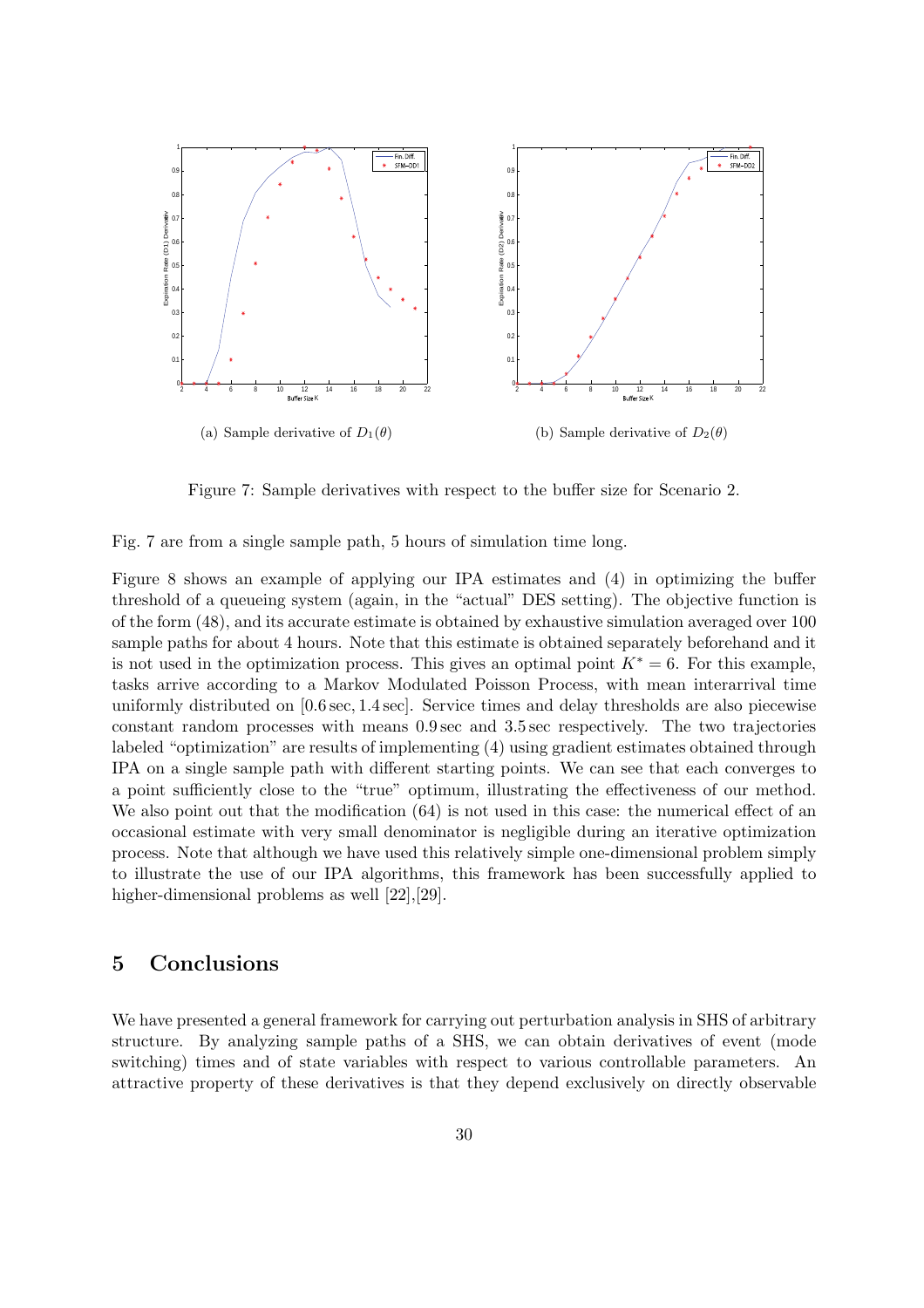

Figure 8: Optimization of Actual DES using SFM-based gradient estimation

data and they are generally simple to compute. These derivatives ultimately translate into gradient estimates of performance metrics with respect to the controllable parameters which are then used to drive standard gradient-based optimization algorithms implementable on line with little or no distributional information regarding stochastic processes involved. We applied this framework to two SHS with different characteristics, thus illustrating its generality. We also addressed the issue of establishing the unbiasedness of the gradient estimators derived and explicitly showed how to prove it in one of the two SHS studied.

One of the contributions of the paper is the generalization of the concept of "induced" events which extends the range of SHS we can study. In recent work [25], induced events were seen to cause potentially infinite event chains giving rise to interesting phenomena with occasionally counterintuitive effects.

### References

- [1] D. Anick, D. Mitra, and M. M. Sondhi. Stochastic theory of a data-handling system with multiple sources. The Bell System Technical Journal, Vol. 61:1871–1894, 1982.
- [2] H. Aydin, R. Melhem, D. Mossé, and P. Mejia-Alvarez. Power-aware scheduling for periodic real-time tasks. IEEE Trans. on Computers,  $53(5):584 - 600$ , May 2004.
- [3] G.C. Buttazzo. Hard Real-time Computing Systems: Predictable Scheduling Algorithms and Applications. Kluwer Academic Publishers, Norwell, MA, 1997.
- [4] C. G. Cassandras and S. Lafortune. *Introduction to Discrete Event Systems, Second Edition*. Springer, 2008.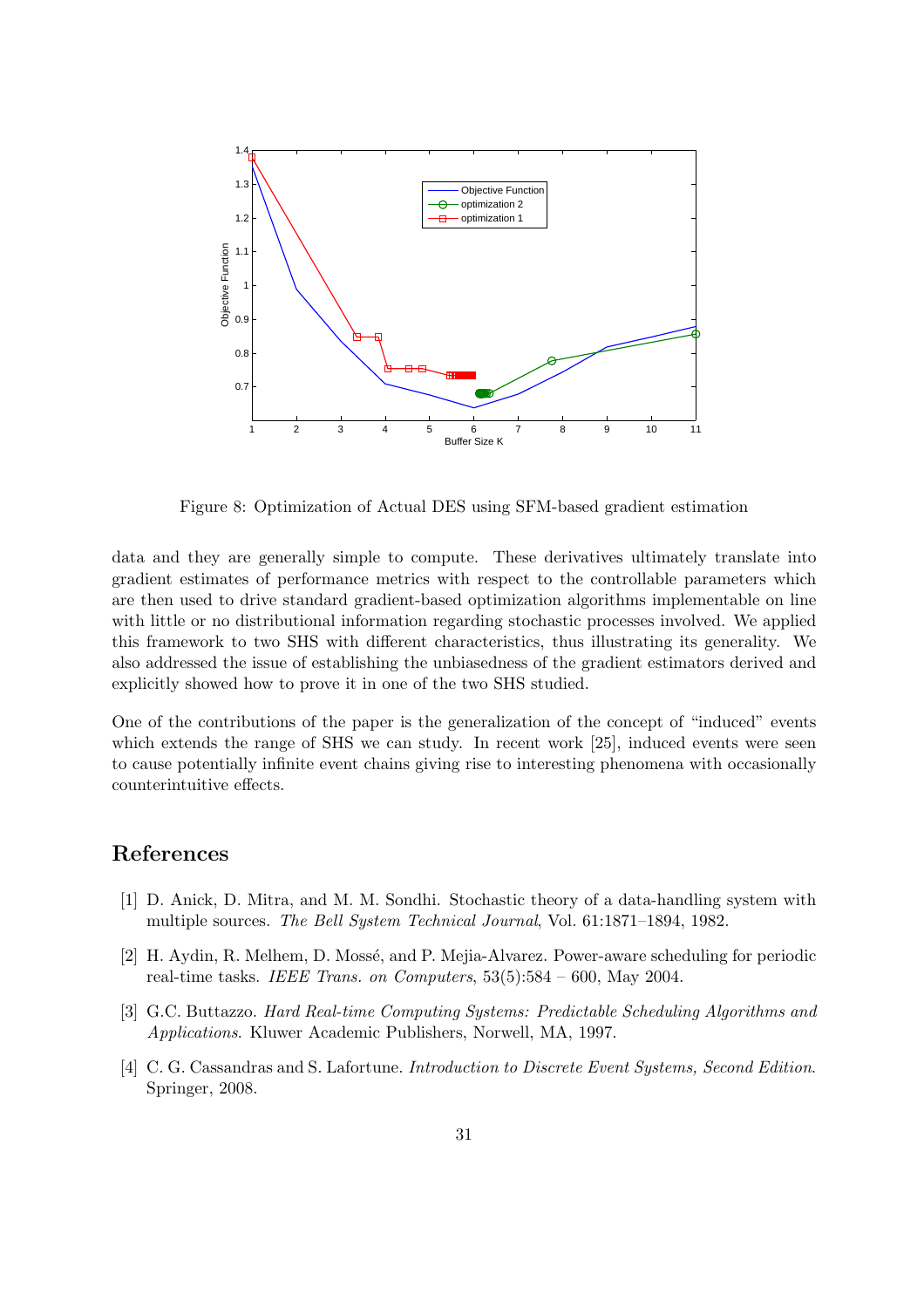- [5] C. G. Cassandras and J. Lygeros, editors. Stochastic Hybrid Systems. Taylor and Francis, 2006.
- [6] C. G. Cassandras, Y. Wardi, B. Melamed, G. Sun, and C. G. Panayiotou. Perturbation analysis for on-line control and optimization of stochastic fluid models. IEEE Trans. on Automatic Control, AC-47(8):1234–1248, 2002.
- [7] D. Connor, G. Feigin, and D. D. Yao. Scheduling semiconductor lines using a fluid network model. IEEE Trans. on Robotics and Automation, 10:88–98, 1994.
- [8] A. E. Gamal, C. Nair, B. Prabhakar, Elif Uysal-Biyikoglu, and S. Zahedi. Energy-efficient scheduling of packet transmissions over wireless networks. In Proceedings of IEEE INFO-COM, volume 3, 23-27, pages 1773–1782, New York City, USA, 2002.
- [9] P. Glasserman. Gradient Estimation via Perturbation Analysis. Kluwer Academic Pub., 1991.
- [10] A. Haurie, P. L'Ecuyer, and Ch. Van Delft. Monte carlo optimization of parametrized policies in a class of piecewise deterministic control systems arising in manufacturing flow control. In 29th IEEE Conference on Decision and Control, pages 587–589, 1990.
- [11] A. Haurie, P. L'Ecuyer, and Ch. Van Delft. Monte-carlo optimization of parametrized policies in a class of piecewise deterministic control systems arising in manufacturing flow control. Journal of Discrete Event Dynamic Systems: Theory and Applications, 4(1):87– 111, 1994.
- [12] Y. C. Ho and X. R. Cao. Perturbation Analysis of Discrete Event Dynamic Systems. Kluwer Academic Publishers, Boston, Massachusetts, 1991.
- [13] K. Jeffay, D.F. Stanat, and C.U. Martel. On non-preemptive scheduling of periodic and sporadic tasks. In Proc. of the IEEE Real-Time Systems Symposium, pages 129–139, 1991.
- [14] J. Jonsson, H. Lonn, and K.G. Shin. Non-preemptive scheduling of real-time threads on multi-level-context architectures. In Proceedings of the IEEE Workshop on Parallel and Distributed Real-Time Systems, volume 1586, pages 363–374. Springer Verlag, 1999.
- [15] H. J. Kushner and G. G. Yin. Stochastic Approximation Algorithms and Applications. Springer-Verlag, New York, NY, 1997.
- [16] B. Liu, Y. Guo, J. Kurose, D. Towsley, and W. B. Gong. Fluid simulation of large scale networks: Issues and tradeoffs. In Proc. of the Intl. Conf. on Parallel and Distributed Processing Techniques and Applications, pages 2136–2142, June 1999.
- [17] J.W.S Liu. Real Time System. Prentice Hall Inc., 2000.
- [18] J. Mao, C.G. Cassandras, and Q.C. Zhao. Optimal dynamic voltage scaling in power-limited systems with real-time constraints. IEEE Trans. on Mobile Computing, 6(6):678–688, June 2007.
- [19] L. Miao and C. G. Cassandras. Optimal transmission scheduling for energy-efficient wireless networks. In Proceedings of INFOCOM, 2006.